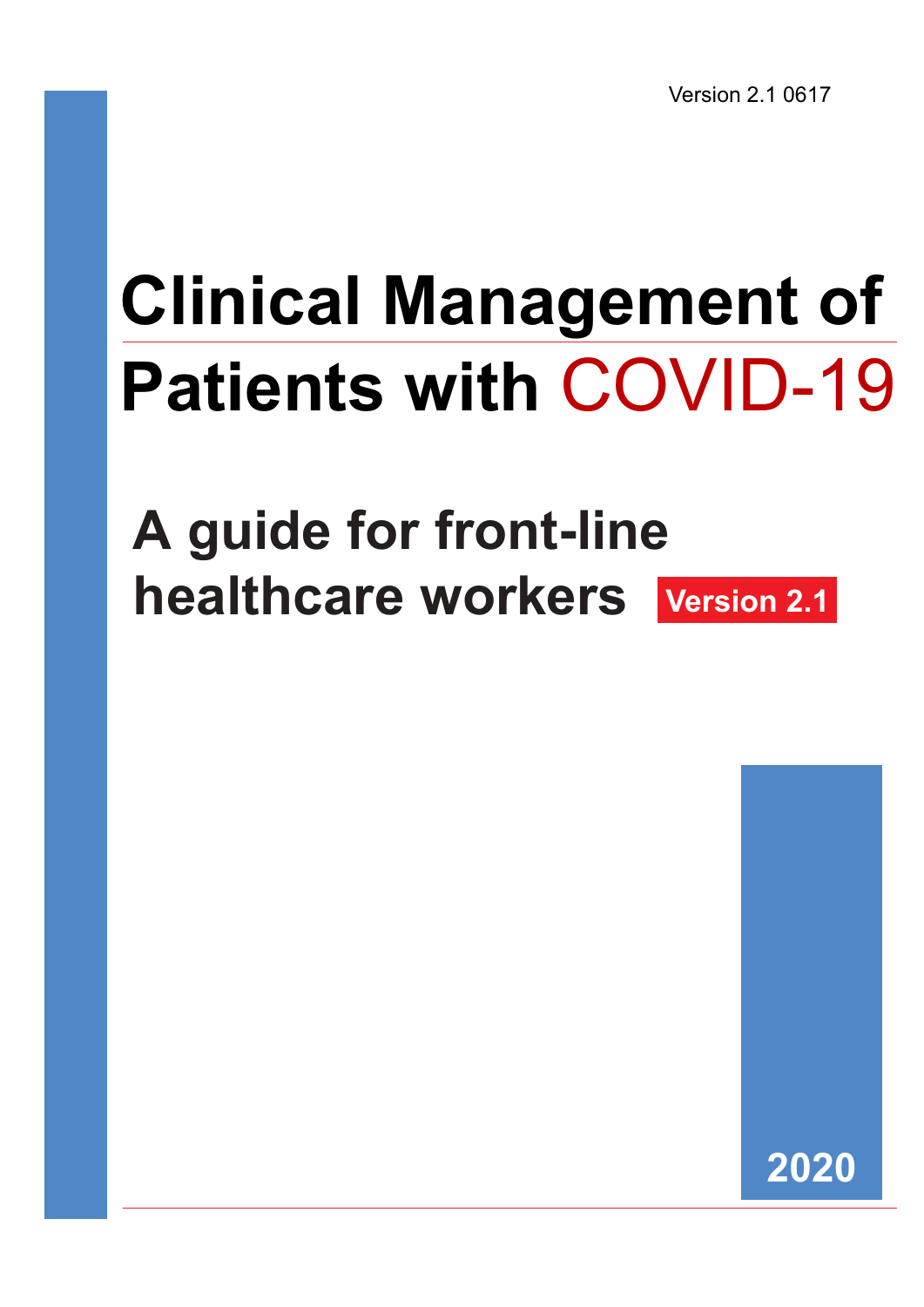• This guide (Version 2.1) was prepared based on information available as of June 16, 2020. Corrections to the content may be required according to future findings. Please keep up to date with the latest information by accessing websites such as those of the Ministry of Health, Labour and Welfare and the National Institute of Infectious Diseases.

Clinical Management of Patients with COVID-19: A guide for front-line healthcare workers (Version 2.1)

June 17, 2020: Version 2.1

May 18, 2020: Version 2

March 17, 2020: Version 1

2020 Health and Labour Policy Promotion Survey Grant, Emerging and Re-emerging Infectious Diseases and Vaccination Policy Promotion Research Project, Research Regarding Clinical Measures in Preparation for Occurrence of Category I Infectious Disease Patients

Editorial assistance: studio0510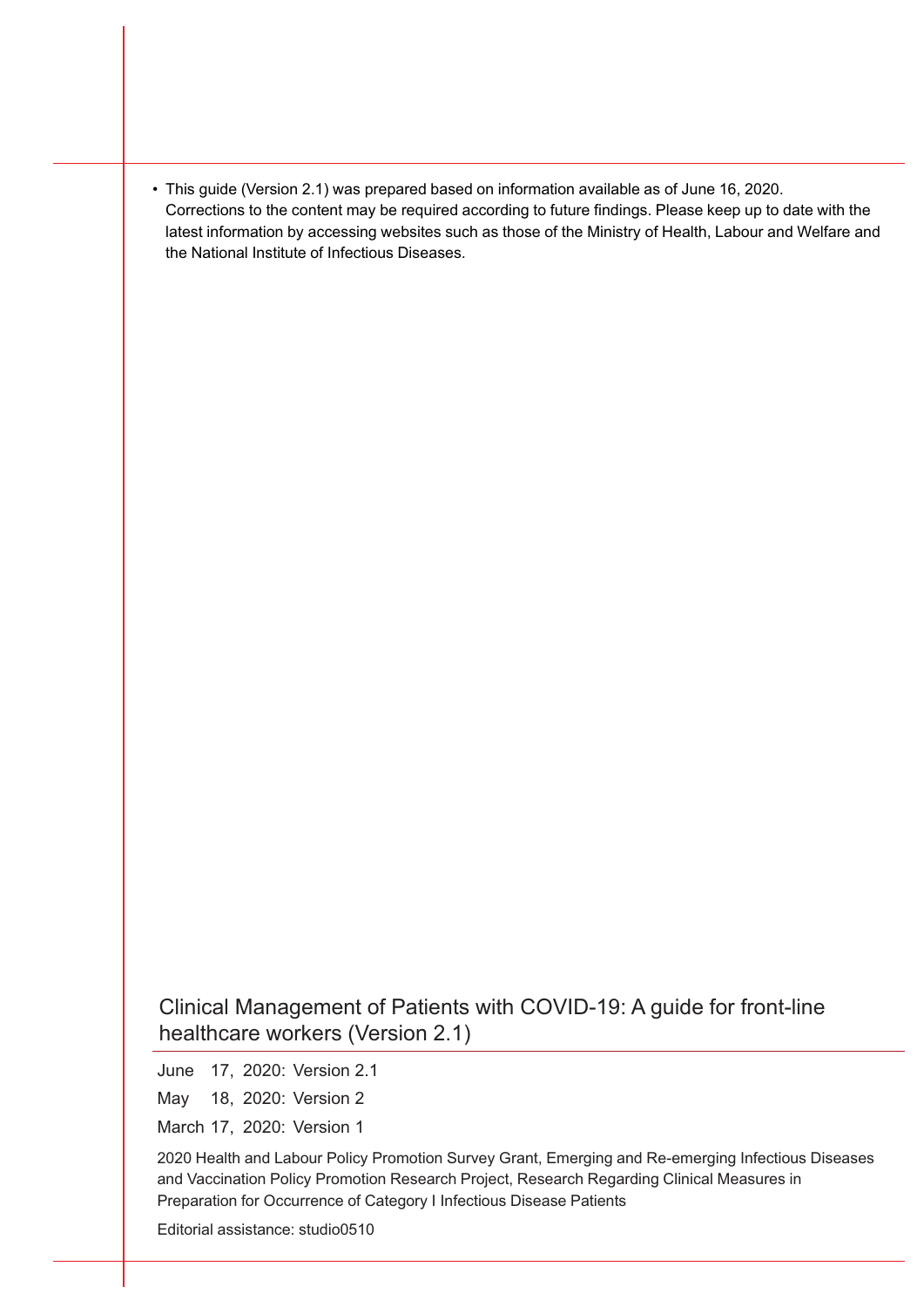# Introductions to Version 2 and Version 1 4 1 Pathogen and Clinical Features 5 Transmission Modes, Clinical Features, Prognostic Markers, and Imaging Findings 2 Case Definition, Diagnosis, and Notification 10 Case Definition, Etiological Diagnosis, Antigen Test, Antibody Test, and Notification 3 Severity Classification and Management 17 4 Drug Therapy 25 5 Infection Prevention and Control <sub>27</sub> Personal Protective Equipment, Ventilation, Environment Cleaning, Waste Management, Linens, Dishware, Postmortem Care, Occupational Health for Healthcare Workers, Exceptions in the Handling of N95 Masks in Emergencies, and Exceptions in the Handling of Surgical Masks, Long-sleeved Gowns, Goggles, and Face Shields in Emergencies 6 Hospital Discharge 33 **CONTENTS** Severity Classification: Mild/Moderate/Severe

Criteria for Discharge, Criteria for Release from Accommodation Facility Care, and Instruction to Discharged Patients

References 35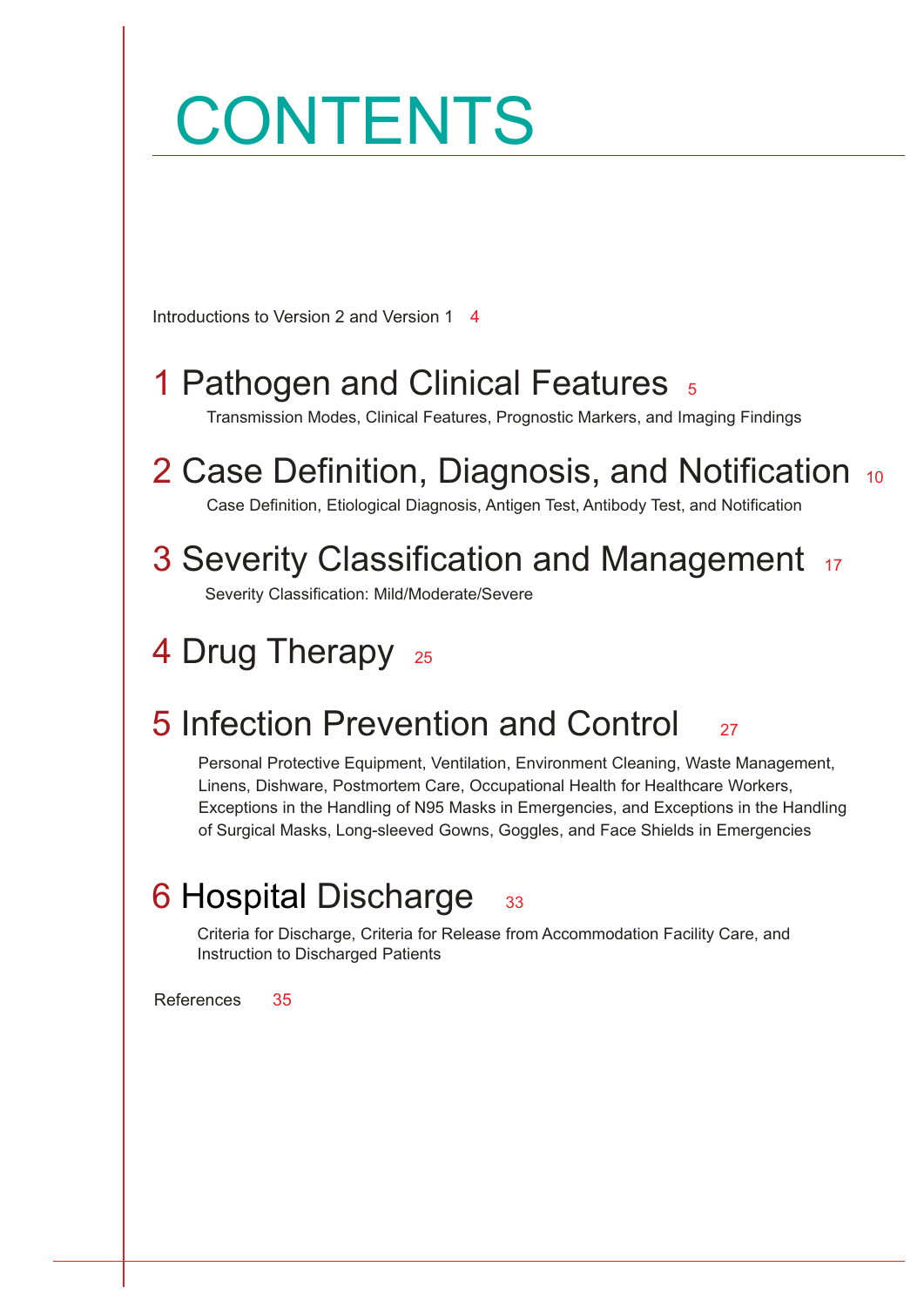### List of Board Members/Preparation Group (in Japanese syllabary order)

ADACHI Takuya (Department of Infectious Diseases, Toshima Hospital)

UJIIE Mugen (Disease Control and Prevention Center, National Center for Global Health and Medicine) OHMAGARI Norio (Disease Control and Prevention Center, National Center for Global Health and Medicine) KATO Yasuyuki (Department of Infectious Diseases, International University of Health and Welfare Narita Hospital)

KAWANA Akihiko (Department of Respiratory Medicine and Infectious Diseases, National Defense Medical College) KUTSUNA Satoshi (Disease Control and Prevention Center, National Center for Global Health and Medicine) KOTANI Toru (Department of Intensive Care Medicine, School of Medicine, Showa University)

SAIJO Masayuki (Department of Virology 1, National Institute of Infectious Diseases)

TOKUDA Koichi (Department of Infection Prevention and Control, Tohoku University Hospital) HASHIMOTO Shu (Nihon University)

HASE Ryota (Department of Infectious Diseases, Narita Red Cross Hospital)

FUJITA Jiro (Department of Infectious, Respiratory and Digestive Medicine, University of the Ryukyus Graduate School of Medicine)

FUJINO Hiroshi (Department of Anesthesiology and Intensive Care Medicine, Osaka University Graduate School of Medicine)

MUKAE Hiroshi (Second Department of Internal Medicine, Nagasaki University Hospital)

YAMATO Masaya (Center for Infectious Diseases, Rinku General Medical Center)

YOKOYAMA Akihito (Department of Respiratory Medicine and Allergology, Kochi Medical School Hospital)

### Introduction to Version 2

Two months have passed since Version 1 of this guide was released. While there have been outbreaks in Europe and the USA, the number of patients in Japan has increased since the end of March and an emergency declaration was issued on April 7 in accordance with the Revised Act on Special Measures for Pandemic Influenza and New Infectious Diseases. As of May 13, 2020, 15,908 cases and 687 deaths have been reported in Japan, although the number of deaths is low compared to Europe and the USA. Nosocomial infections and an inadequate supply of personal protective equipment have placed a heavy burden on medical institutions. However, progress has been made in diagnosis and treatment because of the accumulation of cases and further understanding of the disease nature.

To respond to these changes in the situation, we have prepared Version 2 of this guide in cooperation with the Japanese Association for Infectious Diseases, the Japanese Respiratory Society, and the Japanese Society of Intensive Care Medicine through the participation of specialists in the review board. This guide provides considerably more useful information on the clinical management of patients with COVID-19.

The number of patients in Japan has been decreasing since its peak in early April, but there is still a risk that we will have an outbreak again, so the situation remains unpredictable. We hope that this guide will prove to be a widely used reference in the clinical field and that it will help to improve patient prognosis and control the outbreak.

### Introduction to Version 1

In December 2019, an outbreak of pneumonia with unknown etiology was reported in Wuhan, Hubei Province, the People's Republic of China. It was later confirmed that the pneumonia was caused by a novel coronavirus (SARS-CoV-2). Despite the adoption of strong measures, such as the lockdown of Wuhan city, the SARS-CoV-2 infection spread throughout the world and the WHO declared it a Public Health Emergency of International Concern on January 30, 2020. The first case in Japan was reported on January 16, and SARS-CoV-2 disease (COVID-19) was classified as a designated infectious disease on February 1. Furthermore, in response to an increase in the number of patients, the government's basic strategy has included measures aimed at preventing the spread of infection through Border Control Measures on February 25, 2020.

As of March 4, it is reported that there are 257 patients in Japan (246 domestic cases and 11 cases of returnees who arrived by chartered plane). Although medical institutions in the metropolitan area have accepted patients from the cruise ship (Diamond Princess) anchored off the Port of Yokohama and gained experience examining them, some regions in Japan have not seen any patients yet. The situation is such that even healthcare workers are worried about how to handle this novel infectious disease.

When a novel infectious disease occurs, the role of medical institutions is to provide optimal medical care for patients. Prior preparation is essential to ensure that this role can be fulfilled by avoiding nosocomial infection. Fortunately, Chinese physicians and researchers have promptly shared relevant information, such as the clinical features of the patients. In Japan too, case reports are being published. At the same time, so many notifications from the government and guidelines from academic societies have been issued that there seems to be a trend towards too much information.

This guide summarizes the current information in a format that is as easy to comprehend as possible. We hope that this guide will be used as a reference by healthcare workers and government-related staff to improve patient prognosis and control the outbreak.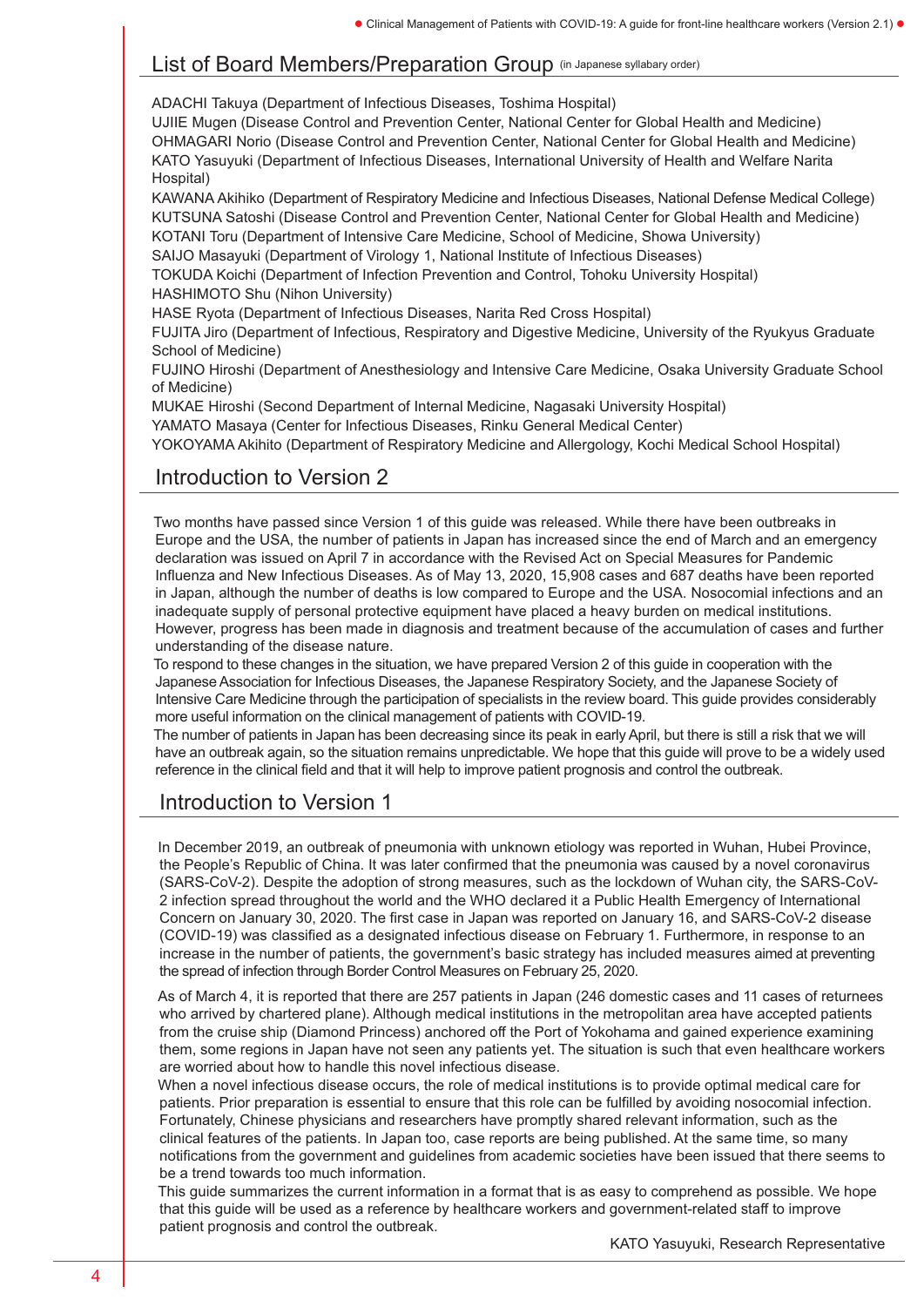### Pathogen and Clinical Features

Four types of coronavirus are known to infect humans. A coronavirus is the causal pathogen for about 10 to 15% of common colds in general. In addition, some coronaviruses infect animals, such as dogs, cats and pigs. In 2002, Severe Acute Respiratory Syndrome (SARS) caused by SARS-CoV-1 spread from Guangdong Province (China). In this case, humans were infected with SARS-CoV from bats via masked palm civets, with human-to-human infections leading to over 8,000 SARS patients. Furthermore, Middle East Respiratory Syndrome (MERS) caused by MERS-CoV was reported in the Arabian Peninsula in 2012, when it was found that humans had been infected with MERS-CoV from dromedary camels. In 2019, it was determined that the outbreak of pneumonia due to unknown causes that began in Wuhan, Hubei Province (China), from December 2019 was caused by a novel coronavirus (SARS-CoV-2) (Figure 1-1).

SARS-CoV-2 might be a coronavirus of animal origin that, like the pathogens for SARS and MERS, was classified as a β-coronavirus group. The host animal has yet to be found. The disease is currently spreading globally through human-to-human infection. The disease caused by infection with SARS-CoV-2 is called COVID-19 (referred to as the "novel coronavirus infection" in the Infectious Diseases Control Act).







(National Institute of Infectious Diseases)

The spike like structures on the SARS-CoV-2 virion makes SARS-CoV-2 look like a crown ("corona" in Greek). As with the pathogen for SARS (SARS-CoV-1), it enters human cells using ACE2 as a receptor. Similar to SARS-CoV-1, it is considered to remain infectious on surfaces in the environment for about 3 days.

(van Doremalen N, et al. Aerosol and surface stability of SARS-CoV-2 as compared with SARS-CoV-1. N Engl J Med 2020.)

 $\mathbf{1}$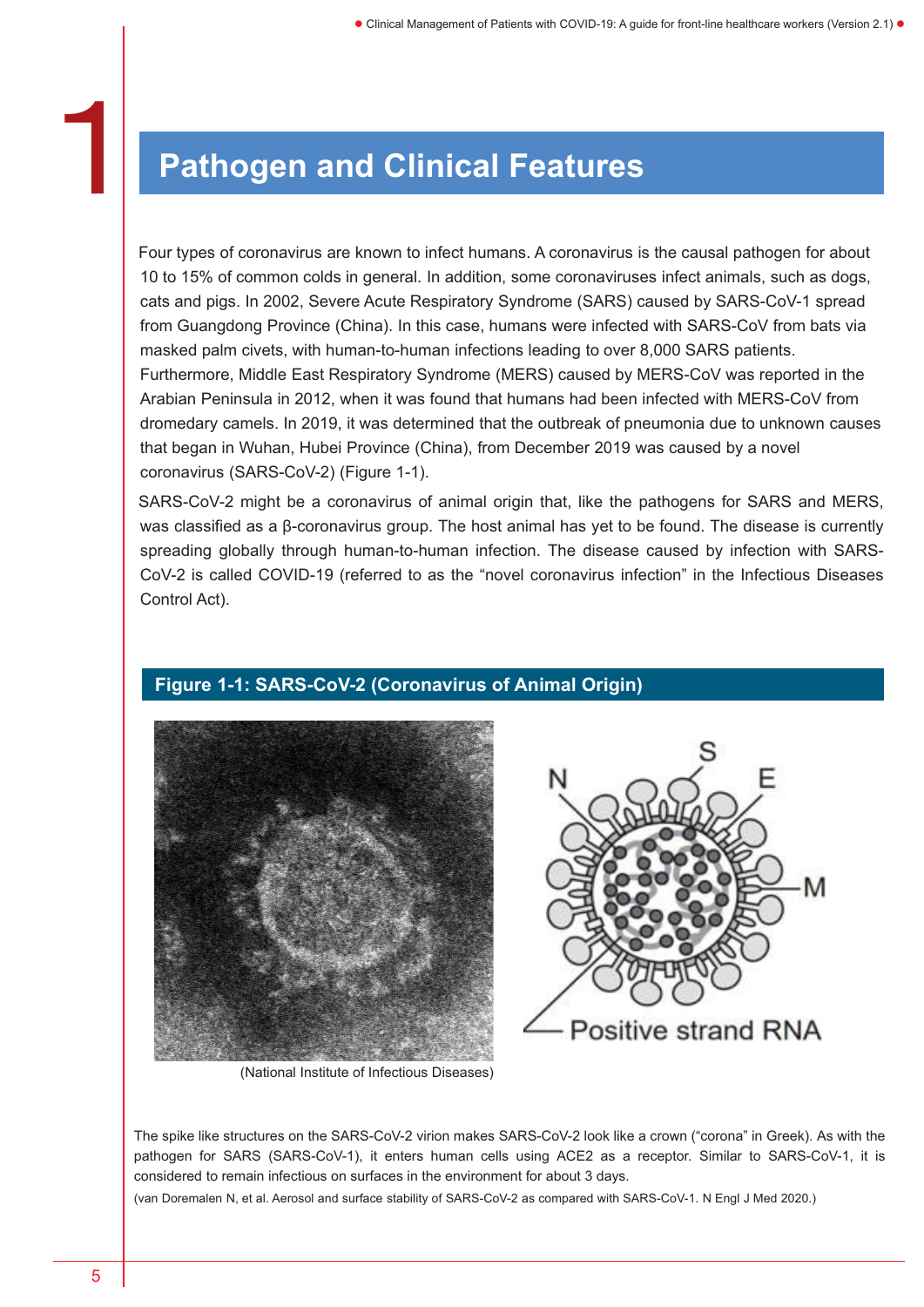### **Transmission Modes**

#### Route of Transmission

The main mode of transmission is considered to be droplet infection, but in environments with poor ventilation, SARS-CoV-2 is thought to be infectious even in the absence of coughing and sneezing. It is also considered to spread through direct and indirect contact. Persons with symptoms are the main source of virus transmission. However, there is a risk of infection from asymptomatic pathogen carriers, as well.

#### Incubation Period and Infectious Period

The incubation period is 1 to 14 days, and symptoms usually appear about 5 days after exposure (WHO). The pathogen is infectious from prior to onset and its high infectivity in the early phase of the disease is one of the main causes of community-acquired infections, a characteristic that differs from those of SARS and MERS.

SARS-CoV-2 replicates in both the upper and lower respiratory tracts, and there is a tendency towards higher virus shedding and a longer excretion period in severe cases. The genetic material of SARS-CoV-2 can be detected 3 to 4 weeks after onset. However, detection of the pathogen gene in a patient is not equivalent to that patient being infectious. The infectious period is considered to be from 2 days prior to onset until about 7 to 10 days after onset. It is of note, however, that infectious SARS-CoV-2 is rarely detected in blood, urine and stool samples.

(Wölfel R, et al. Virological assessment of hospitalized patients with COVID-2019. Nature 2020.)

### **Seasonality**

Coronavirus infections generally spread during the winter season in temperate climates. However, it is unknown whether this can be applied to COVID-19.

### **Clinical Features**

Patients with COVID-19 usually present symptoms such as fever, respiratory symptoms (coughing, throat pain, runny nose, nasal stuffiness, etc.), headaches and fatigue. Gastrointestinal symptoms such as diarrhea and vomiting are seen in less than 10% of patients, which is considered to be less than that in patients with SARS or MERS. The initial symptoms are similar to those for influenza and the common cold, making it difficult to distinguish COVID-19 from them. It is becoming apparent that patients experience altered sense of smell and taste. According to a report from Italy, about 30% of patients experienced smell and/or taste disorders and this was particularly commonly seen in younger people and women. In China, it has been reported that the period from onset until a visit to a medical institution and that until hospitalization were about 5 days and 7 days, respectively. It is thought that some cases become severe within a week from disease onset. In even more severe cases, patients tend to be admitted into the intensive care unit after the tenth day (Figure 1-2).

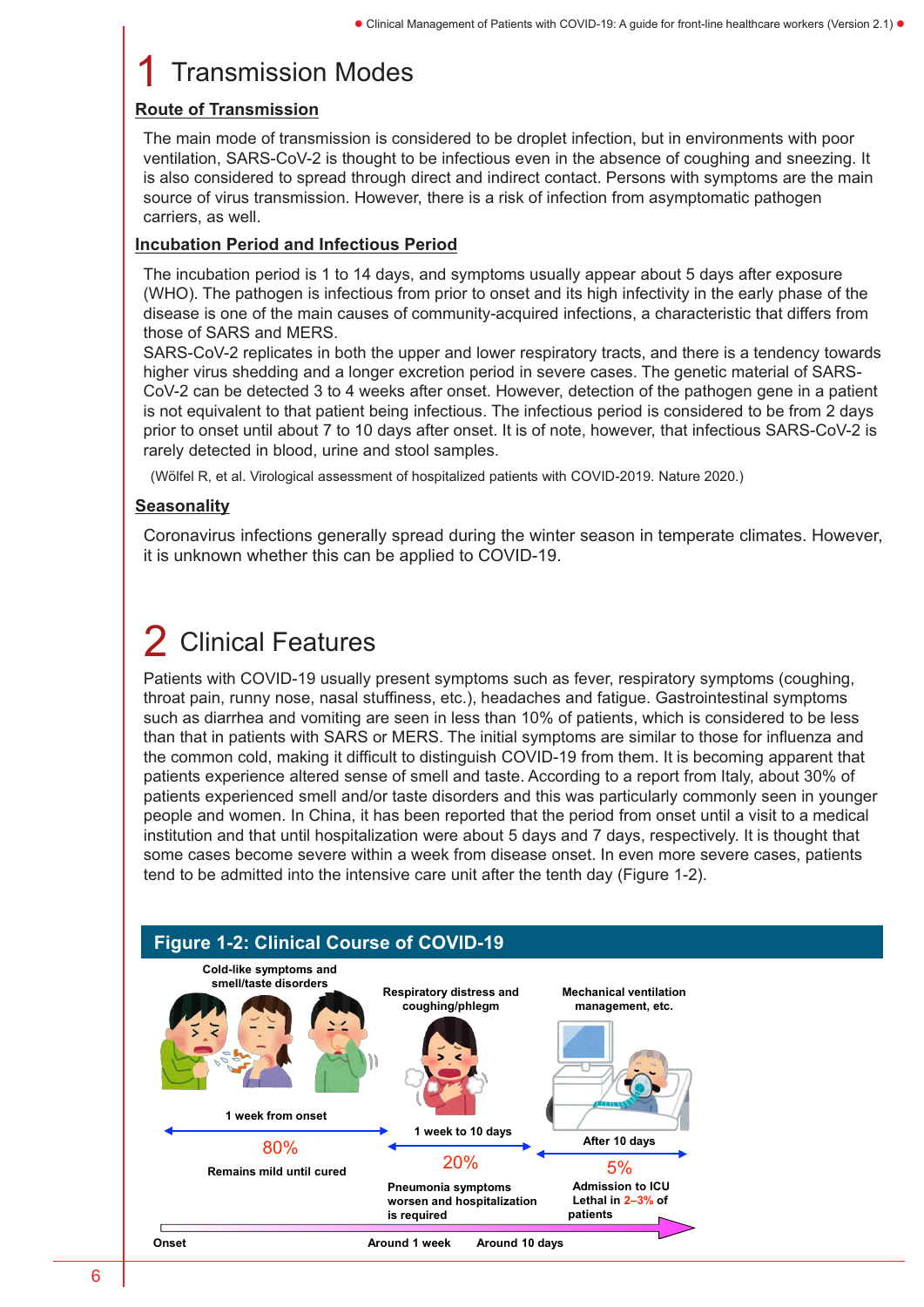#### National Epidemiological Surveillance of Infectious Diseases, National Institute of Infectious Diseases, January 14, 2020 to May 25, 2020

In Japan, the number of cases epidemiologically linked to overseas travel increased from the beginning of March. In addition, cases with unidentified infection sources occurred sporadically and the number and ratio of such cases increased continuously from mid-March. By the end of March, infection clusters (groups for which relationships exist among the patients) were being reported one after another, mainly in urban areas, and the number of infected patients increased rapidly. As of May 27, according to NESID, the day with the highest number of reported cases was April 9 (647 cases) and the day with the highest number of onsets was April 1 (419 cases: cases with a confirmed date of onset only). This epidemic is considered to have increased rapidly from mid-March, with a peak in early April, after which the number decreased until it had settled by mid-May (Figure 1-3, Figure 1-4).

No. of cases: 16,386 cases (14,605 confirmed cases, 1,753 asymptomatic pathogen carriers, 28 cases which were confirmed through postmortem examination)

- **Gender:** Male =  $9,009$  cases, female =  $7,376$  cases, unknown =  $1$  case (male/female ratio =  $1.2:1$ )
- Age: Median = 49 years old (Range 0 to 104)

The ICU admission rate and the percentage of patients receiving mechanical ventilation increases significantly for patients aged over 60. The ratio of severe cases is low for patients up to 59 years of age, and the fatality rate becomes increasingly high with age for patients aged over 60. (Figure 1-5)

Symptoms (overlapping): Fever = 12,340 cases (75.3%), coughing = 7,005 cases (42.7%), acute respiratory symptoms other than coughing  $= 1.458$  cases (8.9%), serious pneumonia  $=$ 1,131 cases (6.9%).



\* This graph should be interpreted with caution because recent reports are not completely reflected due to the time required for reports to be confirmed.





\* This graph should be interpreted with caution because recent onsets are not completely reflected due to the time lag between onset and reporting.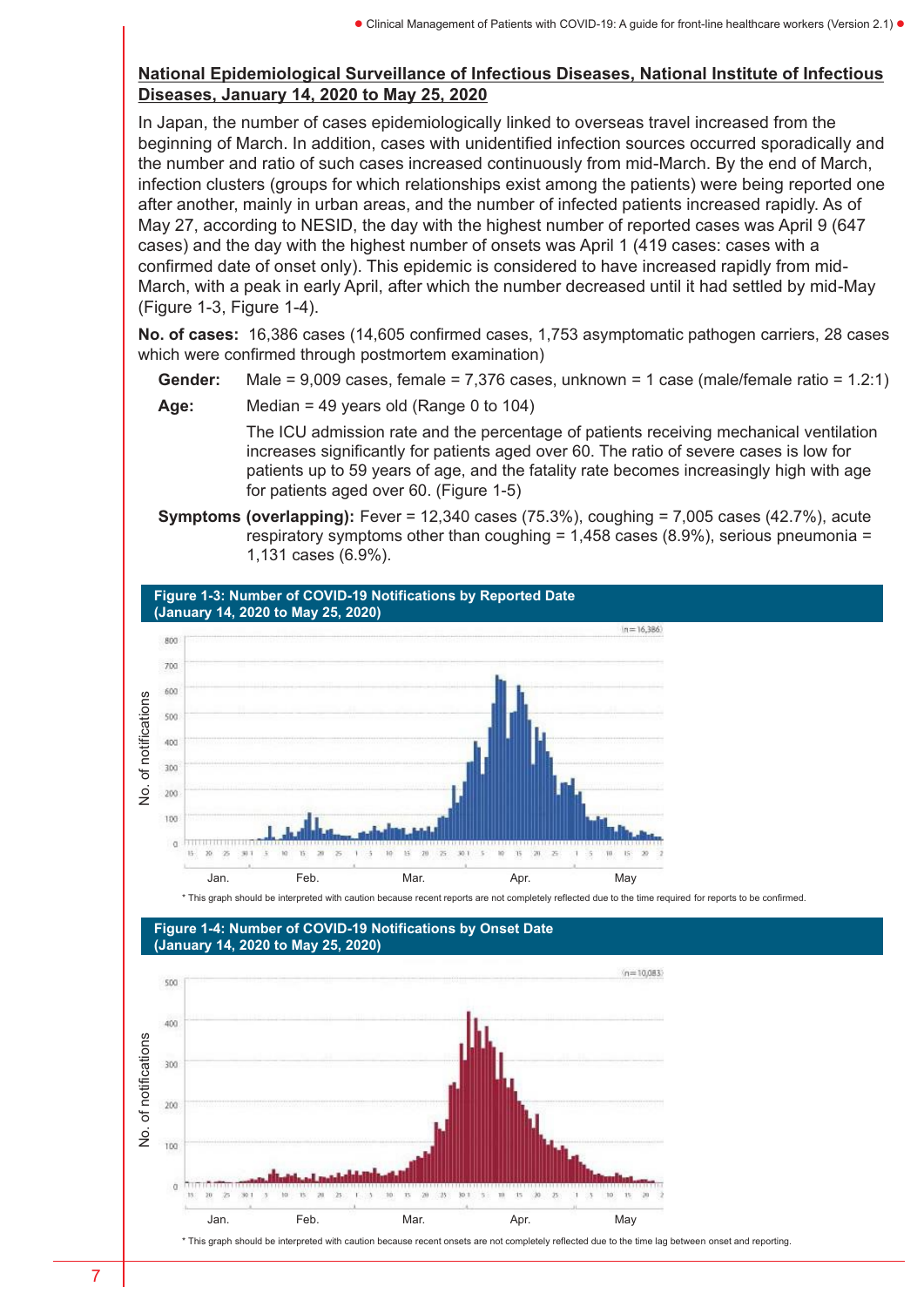#### Figure 1-5: Fatality Rate for Patients with COVID-19 by Age



Ministry of Health, Labour and Welfare. Trends in the Occurrence of COVID-19 (published April 17, 2020)

#### Risk factors for severe cases

Elderly patients and patients with underlying diseases (heart failure, diabetes, chronic respiratory diseases, etc.) have a high fatality rate (Table 1-1).

#### **Complications**

Cases of cerebral infarction in young patients have been reported, and thrombosis as a pathophysiology for causing such cerebral infarction has been suggested. In addition, it has been suggested that thrombosis may be related to the sudden death of patients with mild cases under observation. Cases of pediatric COVID-19 patients with Kawasaki disease-like symptoms have been reported in Europe and the USA.

### Aggravation risk factors **Underlying diseases to beware of despite there** being insufficient information to determine whether they are aggravation risk factors • Elderly patients aged 65 years and above • Use of biological agents • Chronic respiratory disease • Immunodeficiency after organ transplantation or other causes • Chronic renal disease • HIV infection (particularly CD4 < 200/L) • Diabetes • History of smoking • Hypertension • Pregnancy • Cardiovascular disease • Malignant tumor • Obesity (BMI of 30 or higher) Table 1-1: Risk Factors for Severity

#### References

- Guan WY, et al. Clinical characteristics of coronavirus disease 2019 in China. N Engl J Med 2020.
- Huang C, et al. Clinical features of patients infected with 2019 novel coronavirus in Wuhan, China. Lancet 2020.
- Zhou F, et al. Clinical course and risk factors for mortality of adult inpatients with COVID-19 in Wuhan, China: a retrospective cohort study. Lancet 2020.
- Wang D, et al. Clinical characteristics of 138 hospitalized patients with 2019 novel coronavirus–infected pneumonia in Wuhan, China. JAMA 2020.
- Wu Z, et al. Characteristics of and important lessons from the coronavirus disease 2019 (COVID-19) outbreak in China: Summary of a report of 72,314 cases from the Chinese Center for Disease Control and Prevention. JAMA 2020.
- Ruan Q, et al. Clinical predictors of mortality due to COVID-19 based on an analysis of data of 150 patients from Wuhan, China. Intensive Care Med 2020.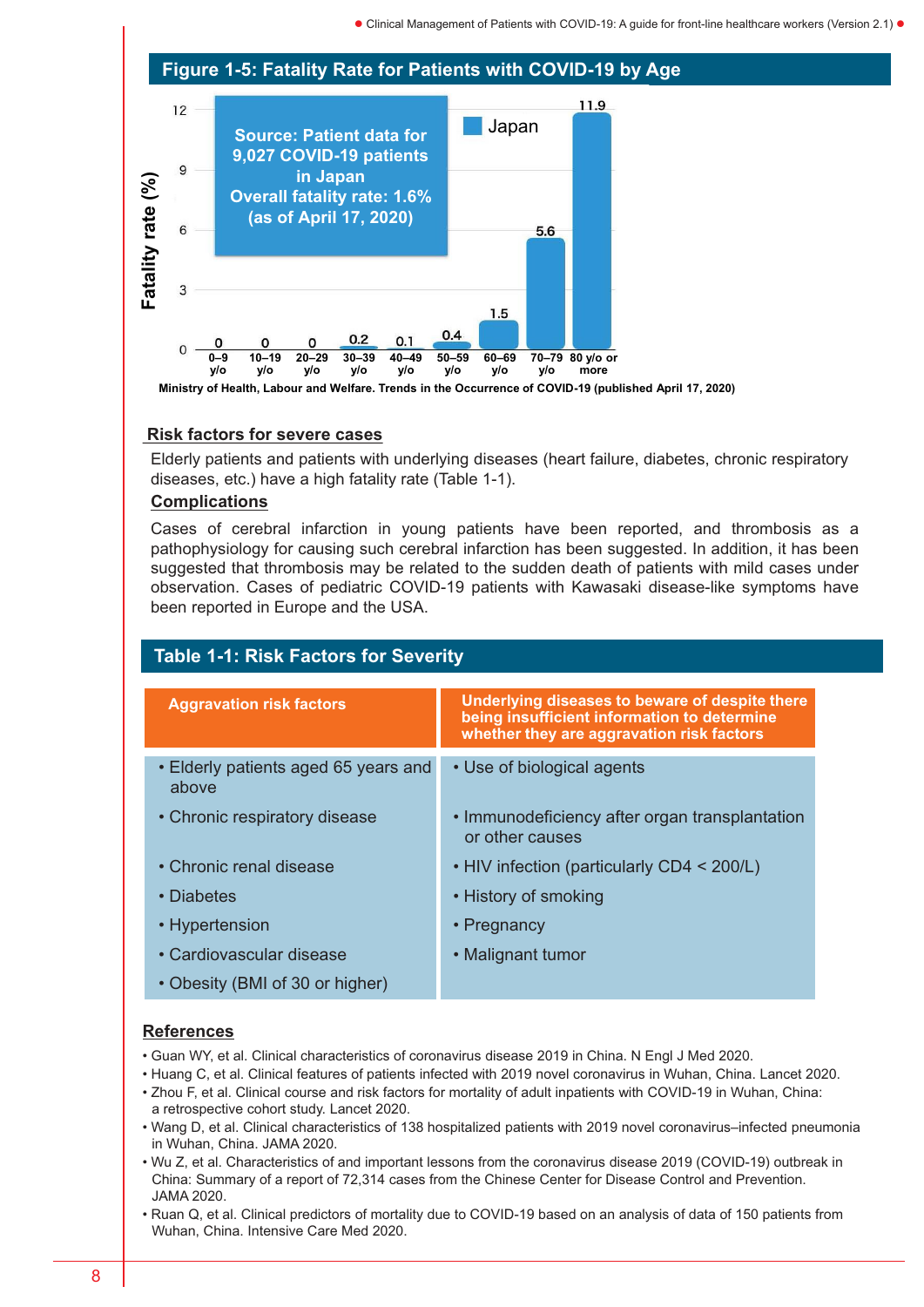### 3 Prognostic Markers

#### Table 1-2: Summary of 191 Cases in Two Hospitals in Wuhan (Cases of death or survival and discharge between December 29, 2019 and January 31, 2020)

|                                     | <b>Death cases</b><br>$(n = 54)$ | <b>Survival cases</b><br>$(n = 137)$ | p-value  |
|-------------------------------------|----------------------------------|--------------------------------------|----------|
| White blood cells (/µL)             | 9,800                            | 5,200                                | < 0.0001 |
| Lymphocytes (/µL)                   | 600                              | 1,100                                | < 0.0001 |
| Hemoglobin (g/dL)                   | 12.6                             | 12.8                                 | 0.30     |
| Platelets (x104/µL)                 | 16.55                            | 22.00                                | < 0.0001 |
| Albumin (g/dL)                      | 2.91                             | 3.36                                 | < 0.0001 |
| ALT (U/L)                           | 40.0                             | 27.0                                 | 0.0050   |
| LDH (U/L)                           | 521.0                            | 253.5                                | < 0.0001 |
| $CK$ (U/L)                          | 39.0                             | 18.0                                 | 0.0010   |
| High-sensitivity troponin I (pg/mL) | 22.2                             | 3.0                                  | < 0.0001 |
| Prothrombin time (s)                | 12.1                             | 11.4                                 | 0.0004   |
| D-dimer $(\mu q/mL)$                | 5.2                              | 0.6                                  | < 0.0001 |
| Serum ferritin (µg/L)               | 1435.3                           | 503.2                                | < 0.0001 |
| $IL-6$ (pg/mL)                      | 11.0                             | 6.3                                  | < 0.0001 |
| Procalcitonin (ng/mL)               | $0.1(0.1-0.5)$                   | $0.1(0.1-0.1)$                       | < 0.0001 |

\* Only the medians of the test values are shown (the interquartile range is also shown for procalcitonin).

(Zhou F, et al. Clinical course and risk factor for mortality of adult inpatients with COVID-19 in Wuhan, China: retrospective cohort study. Lancet 2020)

- Several other articles have been published, and the following may be useful as markers for assessing prognosis.
- (1) Increase in D-dimer, (2) Increase in CRP, (3) Increase in LDH, (4) Increase in ferritin, (5) Decrease in lymphocytes, (6) Increase in creatinine, and (7) Increase in troponin
- Focus on the general clinical features and use them as part of the clinical decision-making process.

### 4 Imaging Findings

- The sensitivity of chest CT scan is high in diagnosis of COVID-19, and abnormal pulmonary findings can be detected even in patients before developing symptoms.
- In a summary of chest CT findings for patients in Wuhan (81 cases), opacities on both sides were found in 79% and this was distributed to the peripheral lung field in 54%. Abnormalities were found in all lung fields, but there tended to be more in the right lower lobe.
- Changes from ground glass-like opacities to infiltrative opacities at 1 to 3 weeks after onset. The peak of pulmonary CT image worsening is often on around Day 14 of the disease.
- CT imaging findings are not directly associated with pulmonary oxygenation.

Figure 1-6: Male patient in his 80s (Case at Toshima Hospital, Operated by the Tokyo Metropolitan Health and Hospitals Corporation)





 $\triangle$  Day 6  $\triangle$  Day 12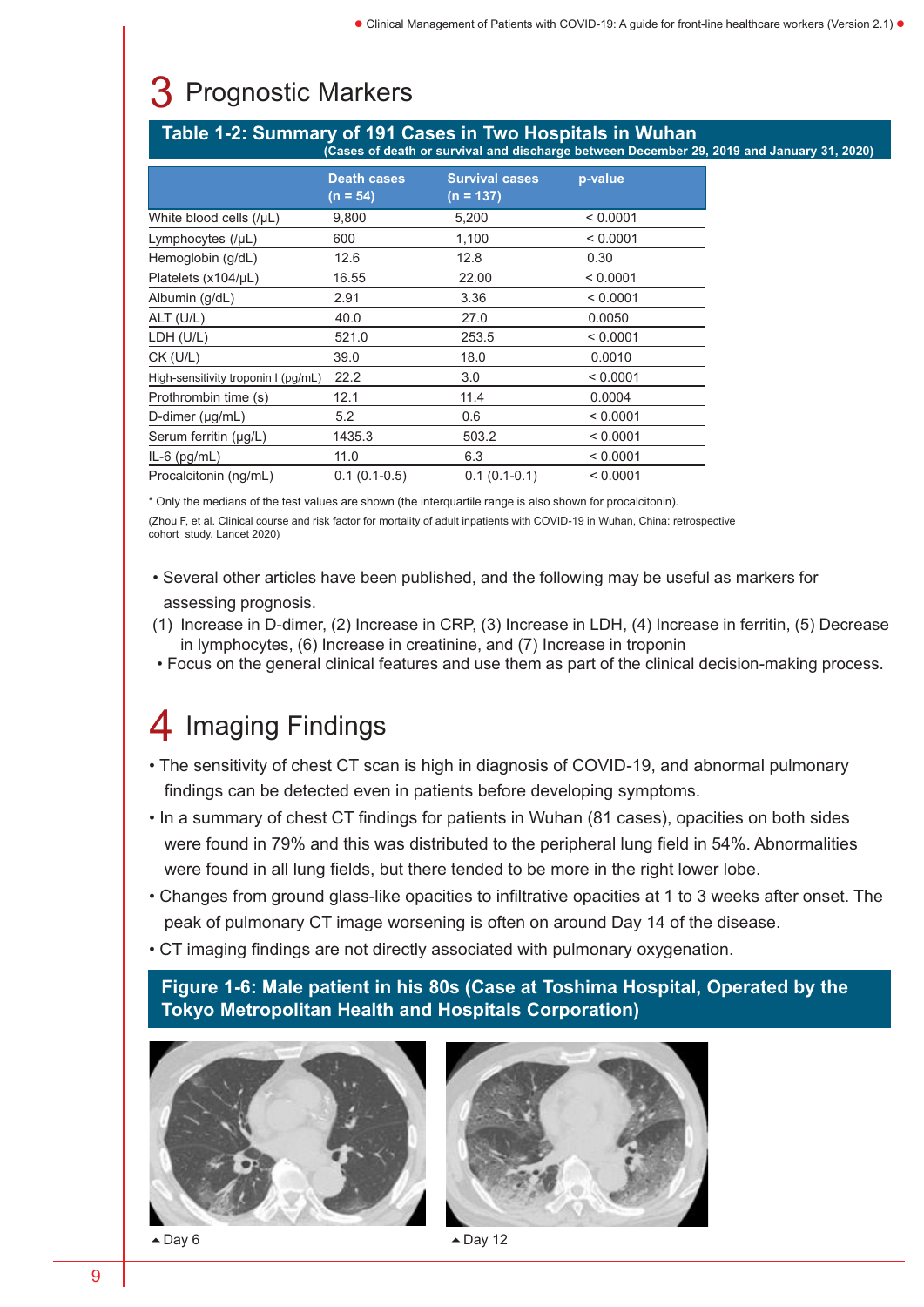## **Case Definition, Diagnosis, and Notification**

### **Case Definition**

The initial system used for COVID-19 surveillance had been through suspected disease surveillance performed by the sentinel medical institutions that conducted etiological diagnosis and notification. However, COVID-19 surveillance has been conducted by making COVID-19 a designated infectious disease that requires notification under the Infectious Disease Control Act since February 1, 2020.

| <b>Classification</b>                                                | <b>Definition</b>                                                                        | <b>Specific example</b>                                                                                                                     |
|----------------------------------------------------------------------|------------------------------------------------------------------------------------------|---------------------------------------------------------------------------------------------------------------------------------------------|
| Patient (confirmed<br>case)                                          | SARS-CoV-2 is detected in patient<br>suspected of infection                              |                                                                                                                                             |
| Asymptomatic<br>pathogen carrier                                     | No symptoms, but SARS-CoV-2 is<br>detected                                               | When etiological diagnosis for person in close<br>contact with infected person was conducted, etc.                                          |
| Suspected patient                                                    | Clinically high probability of infection<br>among patients suspected of infection        | Typical clinical features were found in person in<br>close contact with infected person before<br>completion of etiological diagnosis, etc. |
| Cases confirmed or<br>suspected through<br>postmortem<br>examination | Death or suspected death due to COVID-<br>19 diagnosed through postmortem<br>examination | Death due to pneumonia with unknown cause, etc.                                                                                             |

### Table 2-1: Criteria for Suspected Patients

Conduct differential diagnosis if any of conditions  $A$  to  $E$  below are applicable and the patient is suspected of having COVID-19 with no other apparent infectious or disease causes.

- A Patient who has a fever or respiratory symptoms (including mild cases) as well as a history of close contact with a person confirmed as having COVID-19
- **B** Patient who has a fever of  $37.5^{\circ}$ C or higher, respiratory symptoms, and a history of travel to or residence in an area confirmed as a COVID-19 outbreak area within 14 days before the onset of symptoms
- C Patient who has a fever of  $37.5^{\circ}$ C or higher, respiratory symptoms, and a history of close contact with a person having a history of travel to or residence in an area confirmed as a COVID-19 outbreak area within 14 days before the onset of symptoms
- D Patients with symptoms such as fever, respiratory symptoms, and other symptoms suggesting an infection as well as patients who present symptoms that require intensive care or equivalent treatment based on medical knowledge generally acknowledged by physicians when it is determined that immediate diagnosis of a particular infection cannot be made (equivalent to suspected cases specified by the Order of the Ministry of Health, Labour and Welfare under the provisions of Article 14, paragraph 1 of the Infectious Diseases Control Act) and that differential diagnosis of COVID-19 is required
- E Other than conditions A to D above, any of the following conditions are applicable and the physician suspects COVID-19
	- Patient who has a fever of  $37.5^{\circ}$ C or higher as well as respiratory symptoms and is suspected of pneumonia requiring hospitalization (give this active consideration particularly if the patient is elderly or has underlying diseases)
	- Patient who is suspected of having COVID-19 and has tested positive in pathogen testing for a general respiratory infection other than COVID-19, but the response to treatment is poor and symptoms worsen
	- Patient who is suspected of having COVID-19 based on a comprehensive analysis by the physician

\* Criteria for Reporting to Governors for Physicians and Managers at Designated Reporting Institutions (revised on May 13, 2020)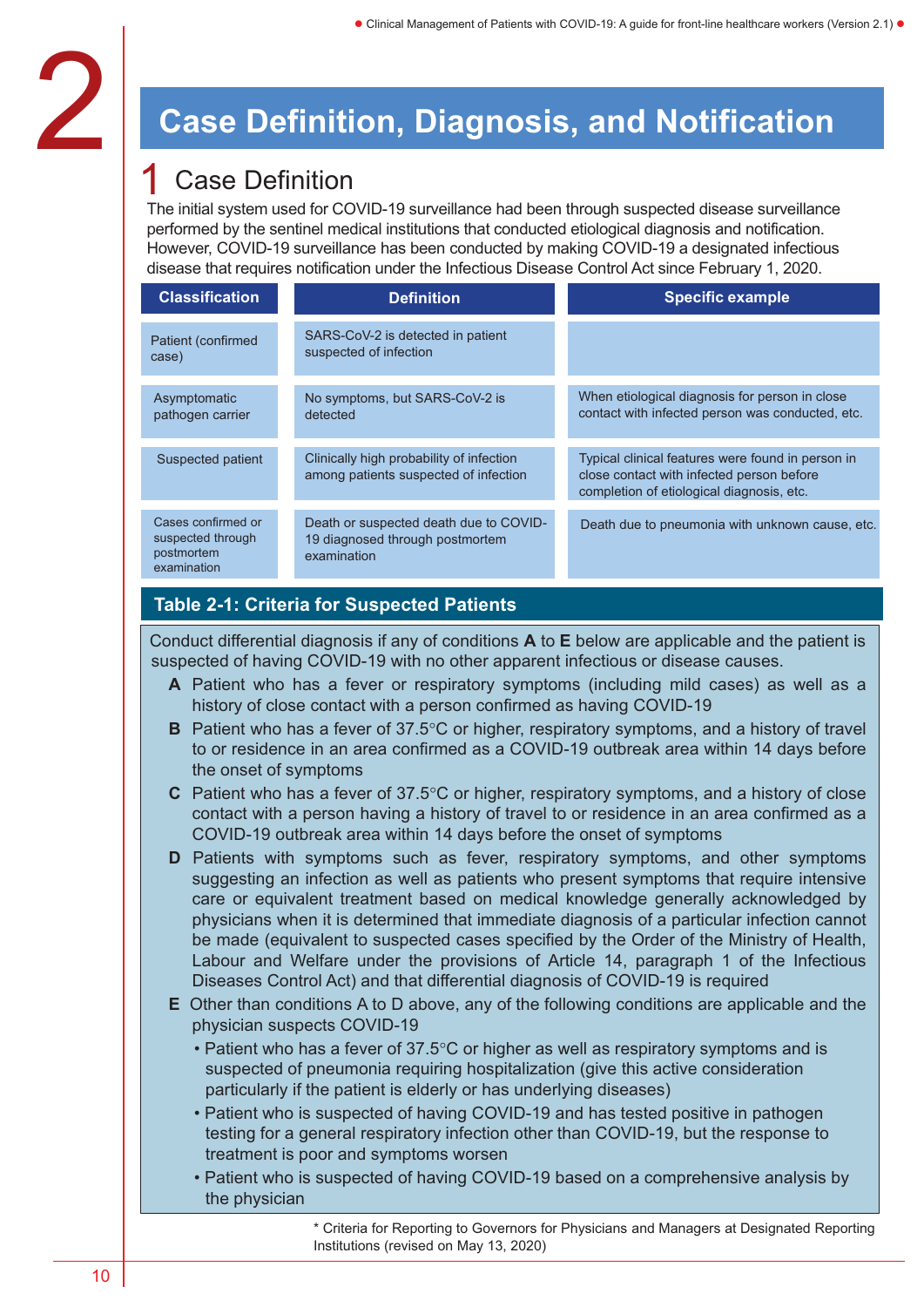### Table 2-2: Definition of Close Contact with COVID-19 Patients

Persons who come into contact with a patient (confirmed case) during the infectious period (from 2 days prior to onset) are defined as those who fall under the following criteria.

- Person who lives with or had prolonged contact with (including traveling together in a vehicle or airplane) a patient (confirmed case)
- Person who examined, nursed or cared for a patient (confirmed case) without taking any appropriate protective measures against infection
- Person who is likely to have had direct contact with contaminated substances, such as the respiratory secretions or bodily fluids from a patient (confirmed case)
- Other: Person having had more than 15 minutes of contact with a patient (confirmed case) within touching distance (about 1 m) without taking the necessary protective measures against infection (comprehensively determine the infectivity of the patient based on the various situations, such as the surrounding environment, contact, etc.)

\* Guidelines for Active Epidemiological Investigation (revised on April 21, 2020)

### Table 2-3: Guidance on When to Consult a Call Center for Japanese Returnees and Potential Contacts

If any of the conditions below apply, contact the call center. Even if none of these conditions apply, you can consult the call center as well.

- $\dot{\varphi}$  Presenting severe symptoms of shortness of breath (respiratory distress), strong fatigue (feeling of weariness), or high fever
- $\dot{\mathcal{A}}$  Having relatively mild cold-like symptoms with a high risk of developing into a severe case (\*)
- (\*) Persons who are elderly, have underlying diseases such as diabetes, heart failure, or respiratory disease (COPD, etc.), have undergone hemodialysis, and are using immunosuppressants or anti-cancer drugs
- $\dot{\mathbf{x}}$  Other than the above, persons with relatively prolonged mild cold-like symptoms, such as persist fever or coughing

(Please make sure that you consult the call center if symptoms persist for 4 days or longer. Symptoms depend upon the individual, so please consult the call center immediately if you think you have severe symptoms. Similarly, please consult the call center if you need to continue taking antipyretics.)

\* Guidance on Consulting and Visiting a Physician Regarding COVID-19 (revised May 13, 2020)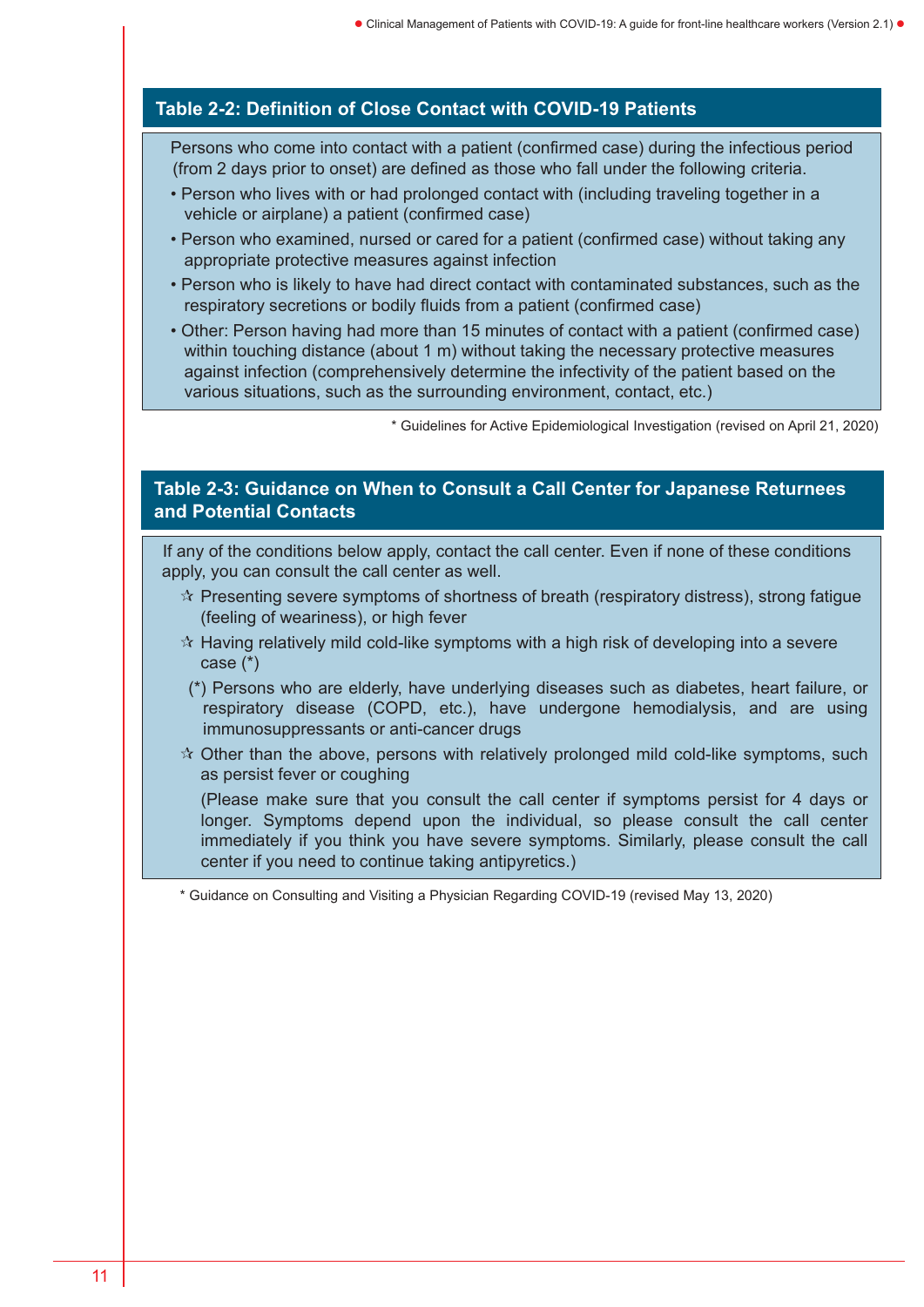### 2 Etiological Diagnosis

Etiological tests should be performed for patients with symptoms such as fever who consulted the Call Center for Japanese Returnees and Potential Contacts and then visited the Outpatient Facilities for Japanese Returnees and Potential Contacts. A nucleic acid amplification test such as the PCR method or an antigen test is conducted if the outpatient facility physician deems it necessary. Other than the Outpatient Facilities for Japanese Returnees and Potential Contacts, if the examining physician comprehensively determines that COVID-19 is suspected, the physician shall consult with the public health center to determine whether a test should be conducted. Furthermore, it is possible in some regions to conduct the test by means of a direct referral from a clinic to the regional outpatient or test center operated by a medical association or the like.

For persons suspected of having COVID-19, virus isolation, SARS-CoV-2 genome detection or antigen detection is conducted using sputum, respiratory tract secretions, alveolar lavage fluid, nasopharyngeal swab, saliva\* or autopsy material. This provides a definitive diagnosis if the result is positive. (An antigen test should be conducted using a nasopharyngeal swab.) There is a sensitivity limit to etiological tests so the test results should be comprehensively combined with the clinical features to achieve a proper diagnosis.

\* PCR tests can be conducted using saliva if the patient is tested within 9 days of the onset of symptoms. The PCR tests should not be recommended for persons without any symptoms currently. Saliva samples are not adequate for antigen tests at present.

| Order of priority for<br>sample transportation | <b>Sample type</b>                                                                                        | <b>Amount</b> |
|------------------------------------------------|-----------------------------------------------------------------------------------------------------------|---------------|
|                                                | Lower respiratory tract samples<br>(sputum or respiratory tract secretions<br>including aspiration fluid) | 1 to 2 ml     |
|                                                | Nasopharyngeal swab                                                                                       | 1 swab        |
| 3                                              | Saliva                                                                                                    | 1 to 2 mL     |

Note: Take one sample in accordance with the order of priority.

\* Refer to the "Manual for Sample Collection and Transportation" for details.

[https://www.niid.go.jp/niid/images/pathol/pdf/2019-nCoV\\_200602.pdf](http://www.niid.go.jp/niid/images/pathol/pdf/2019-nCoV_200602.pdf)

### 3 Antigen Test

Since an antigen test detects the SARS-CoV-2 antigen that is specifically produced in cells infected with SARS-CoV-2, a positive result leads to an accurate diagnosis. Together with PCR tests, the antigen test can be used to provide a definitive diagnosis (May 13, 2020).

- Positive antigen test: Definitive diagnosis of COVID-19
- O Negative antigen test: Physician decides whether to conduct a PCR test.

#### Characteristics of antigen test kit (product name: ESPLINE SARS-CoV-2)

This test quickly and easily detects the antigen of SARS-CoV-2 in a nasopharyngeal swab by using the immunochromatography method, whose measurement principles are based on an enzyme immunoassay. This kit does not require any special test equipment. In addition, the test results can be obtained easily and rapidly (approx. 30 minutes).

If a positive result is obtained using this kit, a definitive diagnosis can be given. Please note, however, that if a negative result is obtained using this kit for a person on day 2 to day 9 after the onset of suspected COVID-19 symptoms (day 1 being the date of onset), doctors should determine whether additional PCR tests are necessary or not.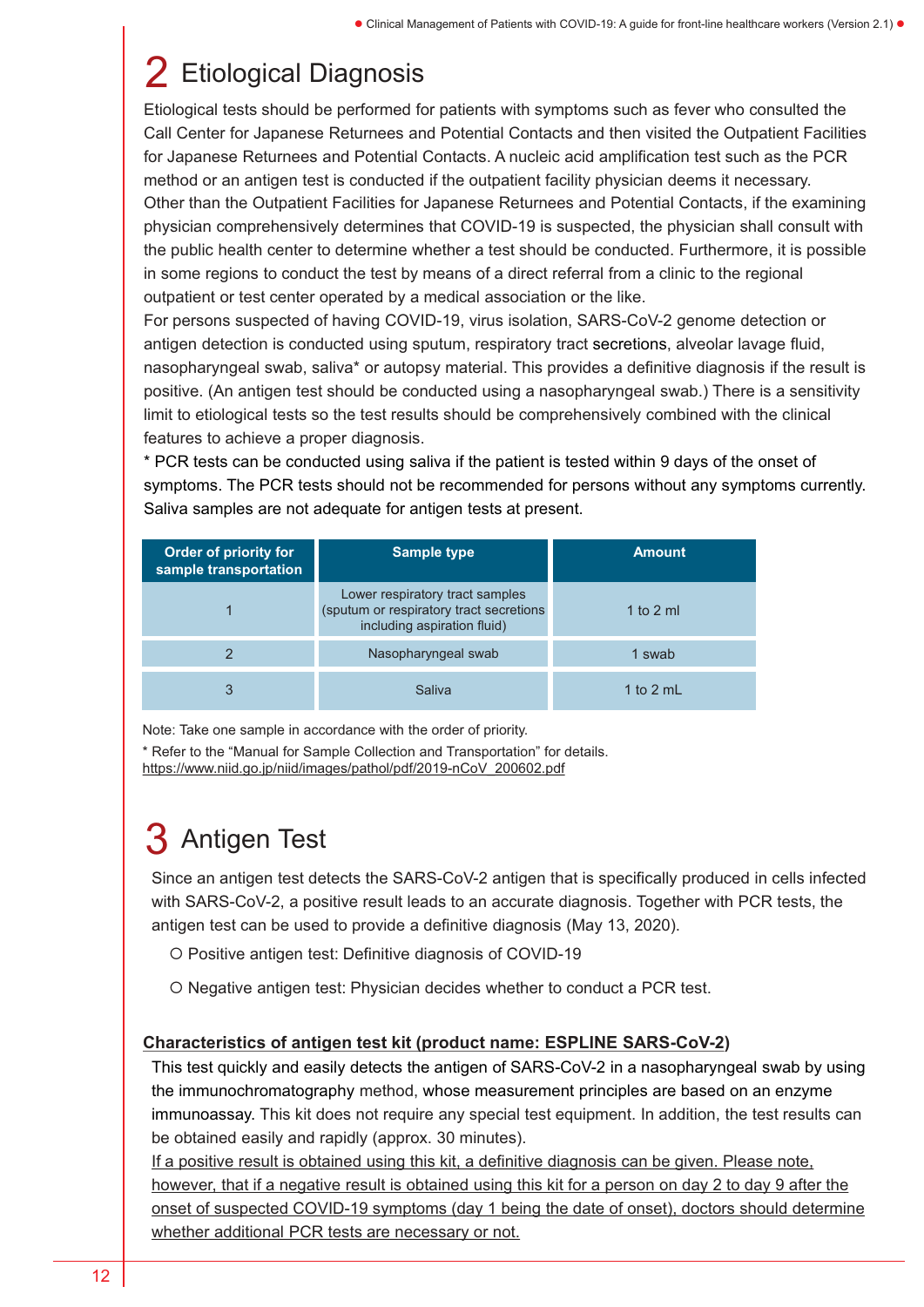However, detection requires a higher viral amount compared to the PCR method so, at present, this is not suitable to be used for detection of and screening for asymptomatic COVID-19 cases because it cannot demonstrate an appropriate detection ability.

#### Interpretation of results and points to consider

If a positive result is obtained, a definitive diagnosis can be given. Please note, however, that if a negative result is obtained and infection is suspected through clinical courses or if it is on day 1 or after day 10 of symptom onset, additional PCR tests are recommended if doctors suspect the patients as having COVID-19 to provide an accurate diagnosis.



Reference: Guidelines Regarding Use of SARS-CoV-2 Antigen Detection Kits (revised on June 16, 2020)

#### Clinical studies

(1) Correlation using domestic clinical samples

The study results ( $n = 72$ ) for the RT-PCR method using domestic clinical samples showed that negative and positive result concordance rates were 98% (44/45 cases) and 37% (10/27 cases), respectively. When the positive result concordance rates for positive samples are compared by converting them to the RNA copy number (estimate) per RT-PCR test sample, the concordance rate was 83% (5/6 cases) for samples with 100 copies/reaction or higher and 50% (6/12 cases) for 30 copies/reaction or higher.

(2) Studies using regulatory examination samples

The study results (n = 124) based on the RT-PCR method using regulatory examination samples showed positive, negative, and overall concordance rates were 66.7% (16/24 cases), 100% (100/100 cases), and 94% (116/124 cases), respectively. When the positive result concordance rates for positive samples were compared by converting them to the RNA copy number (estimate) per RT-PCR test sample, the concordance rate was 100% (12/12 cases) for samples with 1,600 copies/reaction or higher, 93% (14/15 cases) for samples with 400 copies/reaction or higher, and 83% (15/18 cases) for samples with 100 copies/reaction or higher. However, the sample solution used for the RT-PCR method was used as the sample group (the swab was kept in a virus transport solution beforehand).

\* The converted RNA copy number was estimated by converting the cycle threshold (Ct) value obtained when assuming that the RNA extraction rate from the sample (nasopharyngeal swab suspended in virus storage solution) was the same as the standard.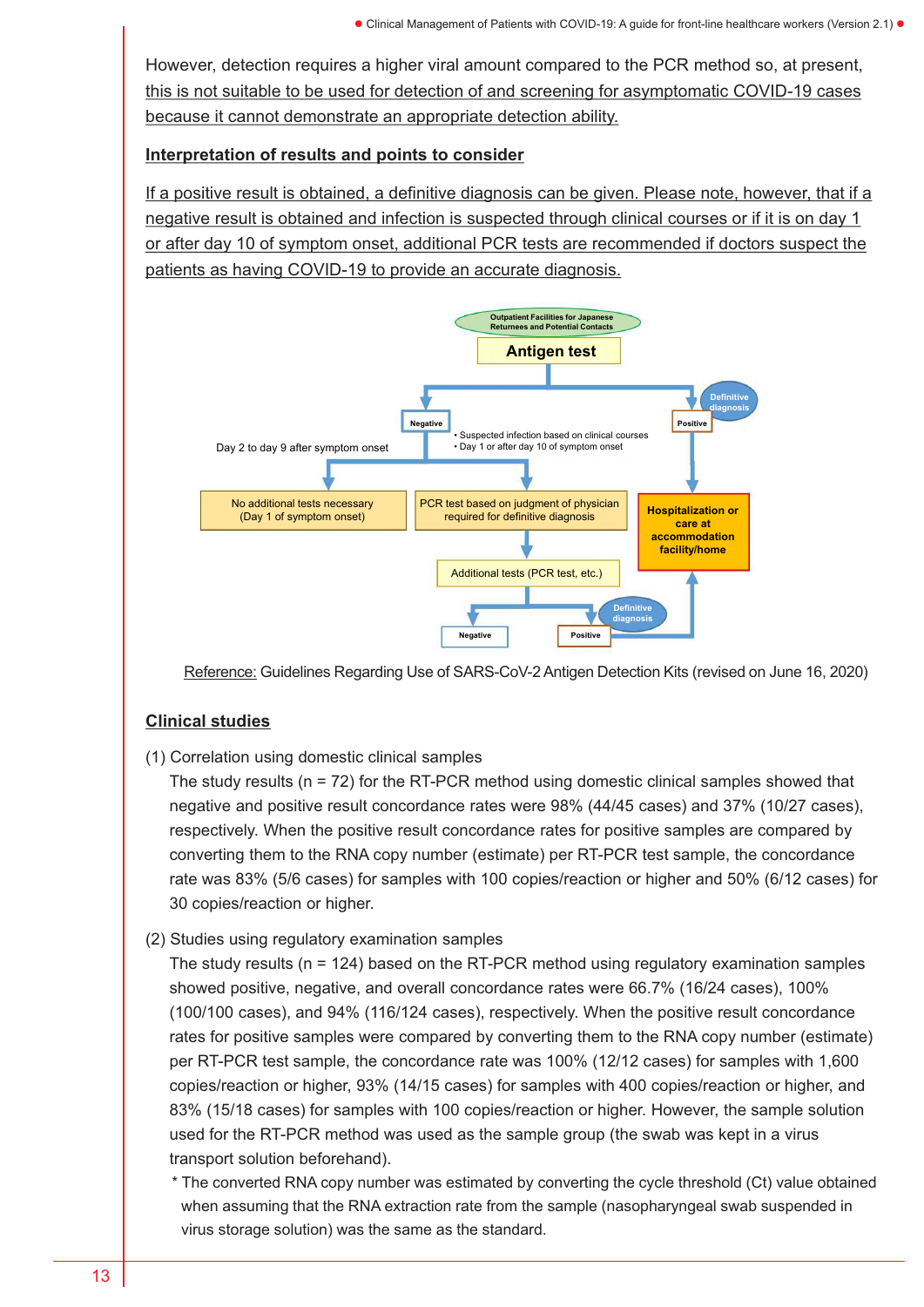### 4 Antibody Test

Antibody tests are not implemented as regulatory examinations, and they are not designated as a test for definitive diagnosis.

Currently, various antibody test kits, such as those that employ rapid antibody detection by means of the immunochromatography method, are marketed as reagents for research, but careful consideration is necessary because these tests may use methods that cannot deliver the anticipated level of precision. In addition, no antibody tests have obtained approval as an in vitro diagnostic within Japan, and the WHO does not recommend the sole use of antibody tests for diagnosis. Instead, they suggest the possibility of using them in epidemiological investigations.

The investigation results produced with patient serum at the National Institute of Infectious Diseases are shown here (using Company A detection kits). Detection of the IgM antibody using a single serum is considered to be of little use in making a diagnosis within 12 days of onset, so it is necessary to evaluate a significant increase in the IgG antibody level using paired serum. This is currently under development.

| Days after<br>onset | IgM antibody      |                     |                             | IgG antibody      |                     |                             | IgM or IgG antibody |                     |                             |  |
|---------------------|-------------------|---------------------|-----------------------------|-------------------|---------------------|-----------------------------|---------------------|---------------------|-----------------------------|--|
|                     | No. of<br>samples | No. of<br>positives | Positive<br>rate<br>$(\% )$ | No. of<br>samples | No. of<br>positives | Positive<br>rate<br>$(\% )$ | No. of<br>samples   | No. of<br>positives | Positive<br>rate<br>$(\% )$ |  |
| Day $1-6$           | 14                | 0                   | 0.0                         | 14                | 1                   | 7.1                         | 14                  | 1                   | 7.1                         |  |
| Day 7-8             | 20                | 2                   | 10.0                        | 20                | 5                   | 25.0                        | 20                  | 5                   | 25.0                        |  |
| Day 9-2             | 21                | 1                   | 4.8                         | 21                | 11                  | 52.4                        | 21                  | 11                  | 52.4                        |  |
| Day 13<br>onward    | 32                | 19                  | 59.4                        | 32                | 31                  | 96.9                        | 32                  | 31                  | 96.9                        |  |

### Table 2-4: Anti-SARS-CoV-2 IgM or IgG Antibody Positive Rate by Days after Onset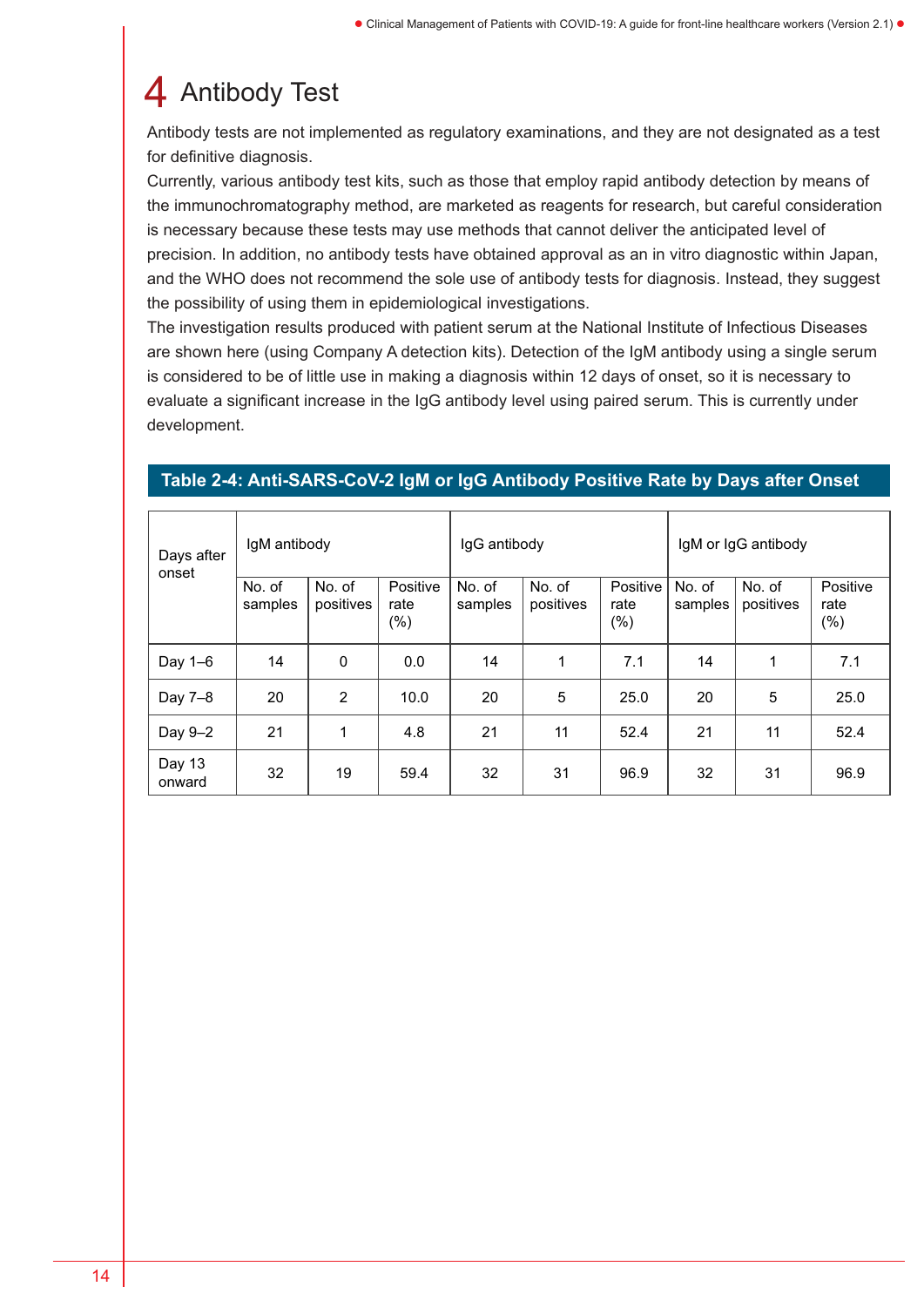### **Notification**

The diagnosing physician shall immediately notify the nearest public health center (notification is also required for suspected patients).

Based on this notification, the patient receives a recommendation for hospitalization at an infectious disease designated medical institution or other measures are taken. According to the outbreak status in each region, the patient may be advised to stay at an accommodation facility or at home (MHLW Administrative Notice dated April 2, 2020).

In addition to the conventional fax-based notification method, Japan's Ministry of Health, Labour and Welfare developed and introduced the Health Center Real-time information-sharing System on COVID-19 (HER-SYS) to reduce the burden imposed by public health center tasks and increase the speed of information sharing. Using HER-SYS allows public health centers, local government (divisions other than public health centers), medical institutions and contracted workers engaged in related tasks to share information among themselves instantaneously.

The same applies to a notification issued when a person who has died due to COVID-19 (included suspected cases) is examined.

#### Reference

Health Center Real-time information-sharing System on COVID-19 (HER-SYS): [https://www.mhlw.go.jp/stf/seisakunitsuite/bunya/0000121431\\_00129.html](https://www.mhlw.go.jp/stf/seisakunitsuite/bunya/0000121431_00129.html)

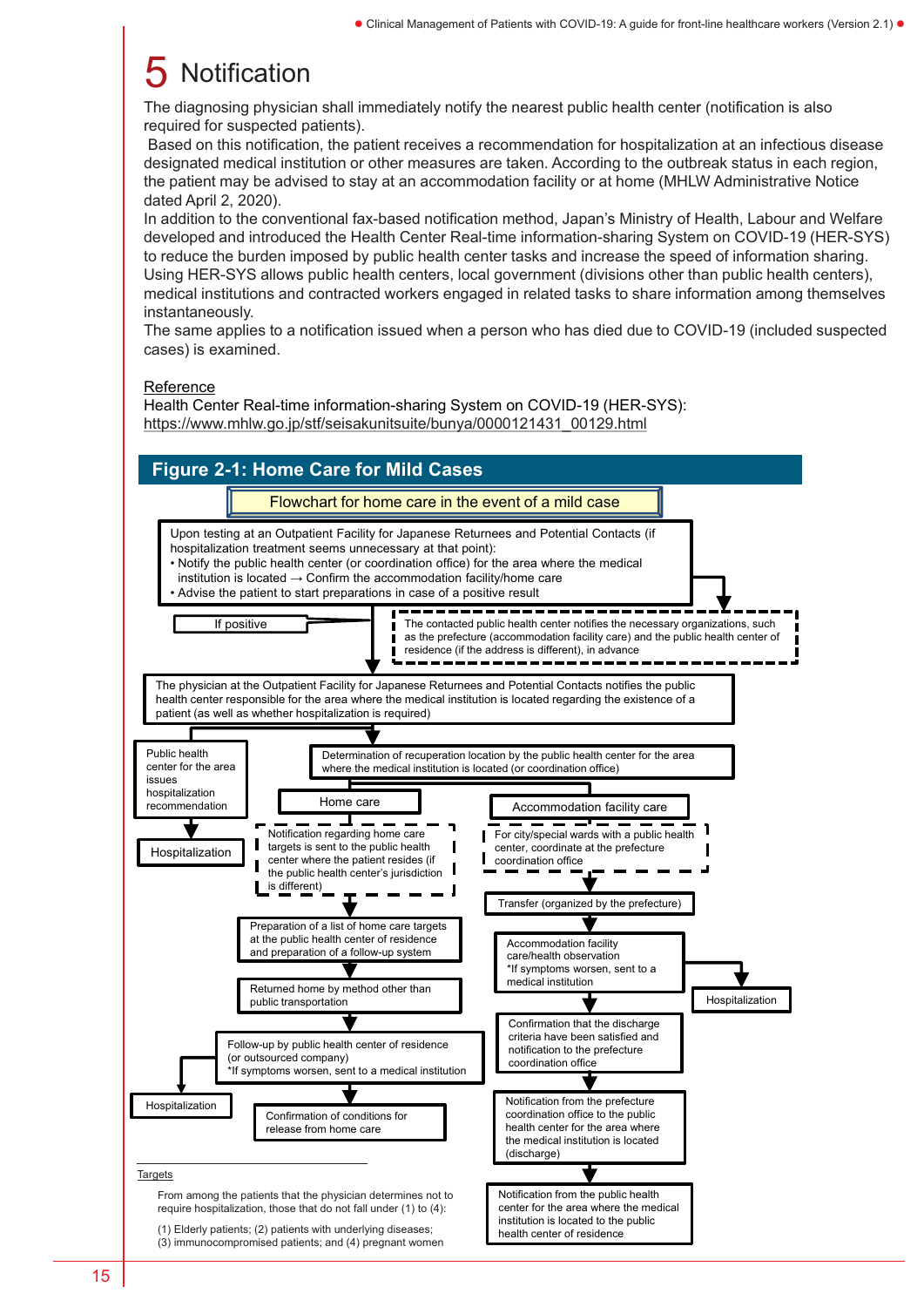Appended Form 6-1

### COVID-19 Occurrence Notification

#### FAO: Governor (Mayor/Special Ward Head of Public Health Center)

In accordance with Article 12, paragraph 1 of the Act on the Prevention of Infectious Diseases and Medical Care for  $MMDDNN$ Patients with Infectious Diseases (including the conditions stipulated under Article 12, paragraph 6), I hereby declare the following.

|                      |                                                                        |            |                   |                                                     | Report Date:                                                                                                   | MM/DD/YYYY                      |
|----------------------|------------------------------------------------------------------------|------------|-------------------|-----------------------------------------------------|----------------------------------------------------------------------------------------------------------------|---------------------------------|
|                      |                                                                        |            | Physician's name  |                                                     |                                                                                                                | Seal                            |
|                      |                                                                        |            |                   |                                                     |                                                                                                                | (Sign or write name/affix seal) |
|                      |                                                                        |            |                   | Name of affiliated hospital/clinic                  |                                                                                                                |                                 |
|                      |                                                                        |            | Telephone No. (*) | Location of above hospital/clinic (*)               |                                                                                                                |                                 |
|                      |                                                                        |            |                   |                                                     | (* If physician is not affiliated to a hospital/clinic, write address and telephone number)                    |                                 |
|                      |                                                                        |            |                   |                                                     |                                                                                                                |                                 |
|                      | 1 Type of diagnosed (examined) patient (dead body)                     |            |                   |                                                     |                                                                                                                |                                 |
|                      | • Dead body of suspected infected patient                              |            |                   |                                                     | · Patient (confirmed case) · Asymptomatic pathogen carrier · Suspected patient · Dead body of infected patient |                                 |
|                      | 2 Patient's name                                                       | 3 Gender   |                   | 4 Date of birth                                     | 5 Age at diagnosis<br>(in months for 0-year-olds)                                                              | 6 Occupation of<br>patient      |
|                      |                                                                        |            | M/F               | MM/DD/YYYY                                          | years (<br>months)                                                                                             |                                 |
|                      | 7 Patient's address                                                    |            |                   |                                                     |                                                                                                                |                                 |
|                      | 8 Patient's location                                                   |            |                   |                                                     | Phone: (                                                                                                       |                                 |
|                      |                                                                        |            |                   |                                                     | Phone: (                                                                                                       | $\mathcal{E}$                   |
|                      | 9 Guardian's name                                                      |            |                   |                                                     | 10 Guardian's address (complete 9 and 10 only if patient is a minor)                                           |                                 |
|                      |                                                                        |            |                   |                                                     | Phone: (                                                                                                       |                                 |
|                      | • Fever                                                                |            |                   |                                                     |                                                                                                                |                                 |
|                      |                                                                        | • Coughing |                   | • Acute respiratory symptoms other than coughing    | 18 Infection cause/route/region                                                                                |                                 |
| 11 Symptoms          | • Pneumonia image                                                      |            |                   | · Serious pneumonia                                 |                                                                                                                |                                 |
|                      | • Acute respiratory distress syndrome<br>• Multiple organ failure      |            |                   | • Systemic feeling of fatigue                       | (1) Infection cause/route (definitive / estimate)                                                              |                                 |
|                      | • Headache                                                             |            |                   | • Nausea/vomiting                                   | 1 Droplet/droplet nuclei infection (infection source                                                           |                                 |
|                      | • Diarrhea • Conjunctivitis                                            |            |                   | · Smell/taste disorder                              | type/situation:                                                                                                |                                 |
|                      | $\cdot$ Other (<br>$\lambda$                                           |            |                   |                                                     |                                                                                                                |                                 |
|                      | • None                                                                 |            |                   |                                                     |                                                                                                                |                                 |
|                      | • Detection of pathogen by isolation/detection                         |            |                   |                                                     | 2 Contact infection (type/situation of contact                                                                 |                                 |
|                      |                                                                        |            |                   | Sample: Sputum, respiratory tract aspiration fluid, | person/object:                                                                                                 |                                 |
|                      | alveolar lavage fluid, pharyngeal swab, nasal                          |            |                   | aspiration fluid, nasal swab, nasopharyngeal swab,  |                                                                                                                |                                 |
|                      | stool, saliva, autopsy material, others (                              |            |                   |                                                     | 3 Other (                                                                                                      |                                 |
|                      | Sampling date (                                                        |            | MM/DD)            |                                                     |                                                                                                                |                                 |
| 12 Diagnostic method | Result (Positive / Negative)                                           |            |                   |                                                     |                                                                                                                |                                 |
|                      |                                                                        |            |                   | • Detection of pathogen gene from sample using a    | (2) Infection region (definitive / estimate)                                                                   |                                 |
|                      |                                                                        |            |                   | nucleic acid amplification method (PCR method,      |                                                                                                                |                                 |
|                      | LAMP method, etc.)                                                     |            |                   | Sample: Sputum, respiratory tract aspiration fluid, | 1 Japan (prefecture:<br>2 Overseas (country:<br>; specific region:                                             | ; city/ward/town/village:       |
|                      | alveolar lavage fluid, pharyngeal swab, nasal                          |            |                   |                                                     | * If multiple countries or regions apply, enter all.                                                           |                                 |
|                      |                                                                        |            |                   | aspiration fluid, nasal swab, nasopharyngeal swab,  | Travel period                                                                                                  |                                 |
|                      | stool, saliva, autopsy material, other (<br>Sampling date (            |            | MM/DD)            |                                                     | (Date of departure from Japan:                                                                                 | MM/DD/YYYY;                     |
|                      | Result (Positive / Negative)                                           |            |                   |                                                     | date of arrival in Japan:<br>overseas residents need only give their date of arrival                           | MM/DD/YYYY;                     |
|                      |                                                                        |            |                   |                                                     | in Japan)                                                                                                      |                                 |
|                      | • Detection of pathogen antigen<br>(immunochromatography method, etc.) |            |                   |                                                     |                                                                                                                |                                 |
|                      | Sample: Nasopharyngeal swab                                            |            |                   |                                                     |                                                                                                                |                                 |
|                      | Sampling date (                                                        |            | MM/DD)            |                                                     | 19 Other items that the physician deems necessary to                                                           |                                 |
|                      | Result (Positive / Negative)                                           |            |                   |                                                     | prevent the spread of infection and care for the patient                                                       |                                 |
|                      |                                                                        |            |                   |                                                     |                                                                                                                |                                 |
|                      | 13 Initial visit date                                                  |            |                   | MM/DD/YYYY                                          | • Hospitalized at time of notification? (Yes / No)                                                             |                                 |
|                      | 14 Diagnosis (examination*) date<br>15 Estimated date of infection     |            |                   | MM/DD/YYYY                                          | Hospitalized cases only                                                                                        |                                 |
|                      | 16 Date of onset (**)                                                  |            |                   | MM/DD/YYYY<br>MM/DD/YYYY                            | (hospitalization date:                                                                                         | MM/DD/YYYY)                     |
|                      | 17 Date of death (*)                                                   |            |                   | MM/DD/YYYY                                          |                                                                                                                |                                 |
|                      |                                                                        |            |                   |                                                     |                                                                                                                |                                 |
|                      |                                                                        |            |                   |                                                     |                                                                                                                |                                 |

(Circle the relevant number in sections 1, 3, 11, 12, and 18 and enter the age/date for sections 4, 5, and 13 to 17. (\*) This section is applicable only if a death case has been examined. (\*\*) This section is applicable only if the patient has been diagnosed (confirmed case). Enter all applicable information in sections 11 and 12.)

Please process this notification immediately after diagnosis. Please process this notification immediately after diagnosis.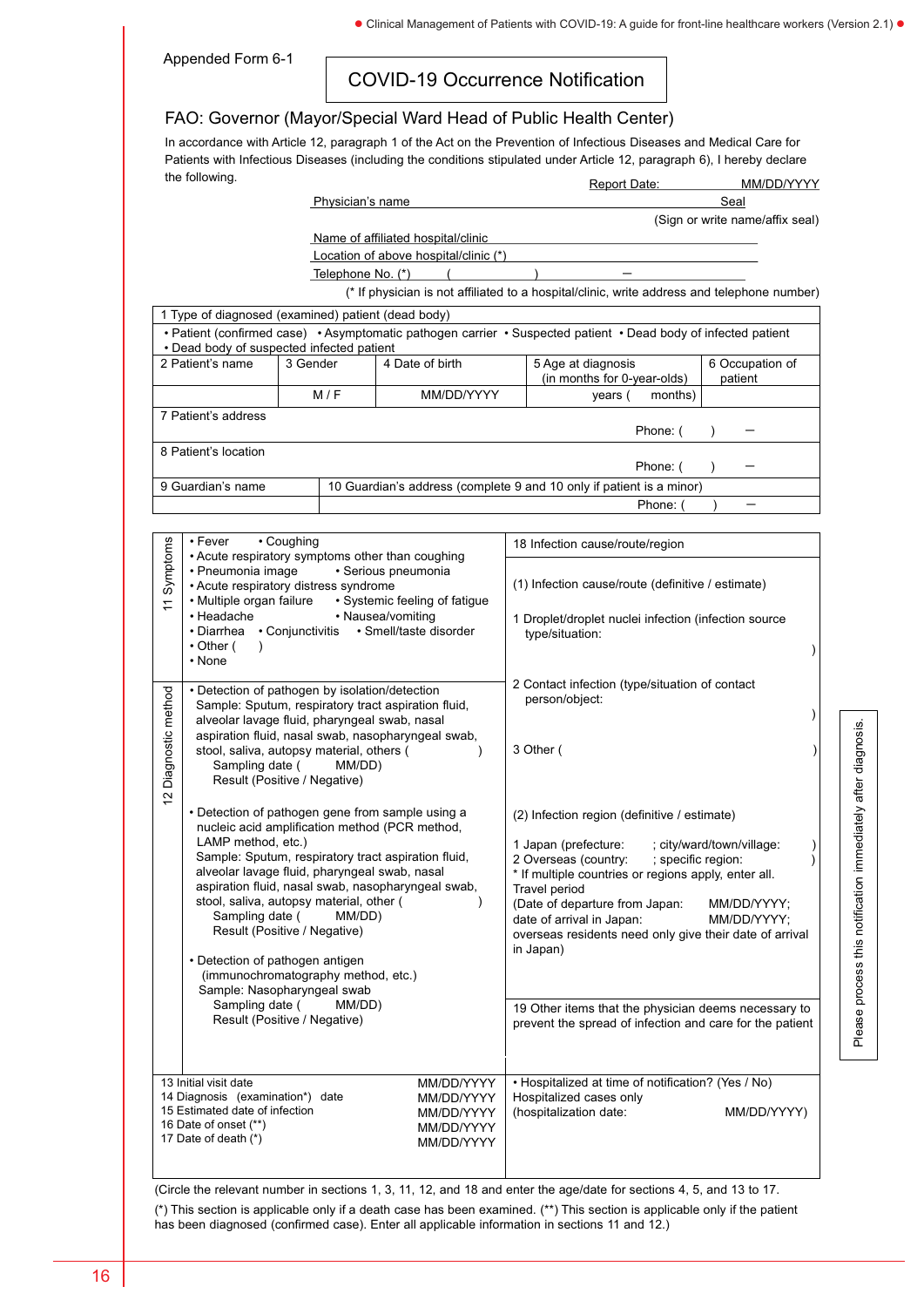

# **3 Severity Classification and Management**

The following is a summary of the severity classifications and supportive therapy depending on the severity classification. In addition, points to note when performing mechanical ventilation by tracheal intubation are also summarized. If severe cases cannot be treated in an infectious disease ward, consult with the prefecture or responsible public health center regarding the use of other wards, such as an intensive care unit (ICU), or transfer the patient to a different medical facility.

### **Severity Classification** (Evaluation Criteria Used by Healthcare Workers)

| Severity                                                           | Oxygen<br>saturation | <b>Clinical state</b>                                                  | <b>Examination points</b>                                                                                                                                                                                                                                                                                                                           |
|--------------------------------------------------------------------|----------------------|------------------------------------------------------------------------|-----------------------------------------------------------------------------------------------------------------------------------------------------------------------------------------------------------------------------------------------------------------------------------------------------------------------------------------------------|
| Mild                                                               | $SpO2 \ge 96\%$      | No respiratory<br>symptoms<br>Coughing only; no<br>shortness of breath | • Condition will resolve naturally in most cases, but<br>may also suddenly worsen<br>• Patients with risk factors should be hospitalized                                                                                                                                                                                                            |
| Moderate I<br>Patient does not<br>suffer<br>respiratory<br>failure | $93\% < SpO2 < 96\%$ | Shortness of breath<br>and pneumonia<br>findings                       | • Careful observation under hospitalization<br>• Patient sometimes does not complain of respiratory<br>distress even with hypoxemia<br>• Also important to deal with patient anxiety                                                                                                                                                                |
| Moderate II<br><b>Patient suffers</b><br>respiratory<br>failure    | $SpO2 \leq 93\%$     | Oxygen<br>administration<br>required                                   | • Estimate the cause of respiratory failure<br>• Consider transferring patient to a hospital that offers<br>advanced medical treatment<br>• Avoid using nasal high-flow and CPAP where<br>possible and suppress aerosol generation                                                                                                                  |
| Severe                                                             |                      | Admission to ICU or<br>mechanical ventilator<br>required               | · Two classifications of severe pneumonia based on<br>mechanical ventilator management (L-type and H-<br>type)<br>• L-type: Lungs are soft and ventilation amount<br>increases<br>• H-type: Introduction of ECMO should be considered<br>because of the positive pulmonary edema<br>. Difficult to determine the progress from L-type to H-<br>type |

**Note** 

- Classification of severity is made based on respiratory symptoms (particularly shortness of breath) and oxygenation because respiratory failure is common in fatal cases due to COVID-19.
- $\cdot$  Ideally, SpO<sub>2</sub> should be measured to objectively determine the state of oxygenation.
- Respiratory failure is defined as the condition where PaO<sub>2</sub>  $\leq$  60 mm Hg and is equivalent to SpO<sub>2</sub>  $\leq$ 90%, but it is set to  $SpO<sub>2</sub> \le 93\%$  because a 3% margin of error is expected for  $SpO<sub>2</sub>$ .
- To determine whether the patient has pneumonia, a chest CT should be taken if possible with measures implemented to prevent nosocomial infection.
- Even for mild cases, care must be taken to monitor any aggravation signs of the symptoms and the appearance of new symptoms.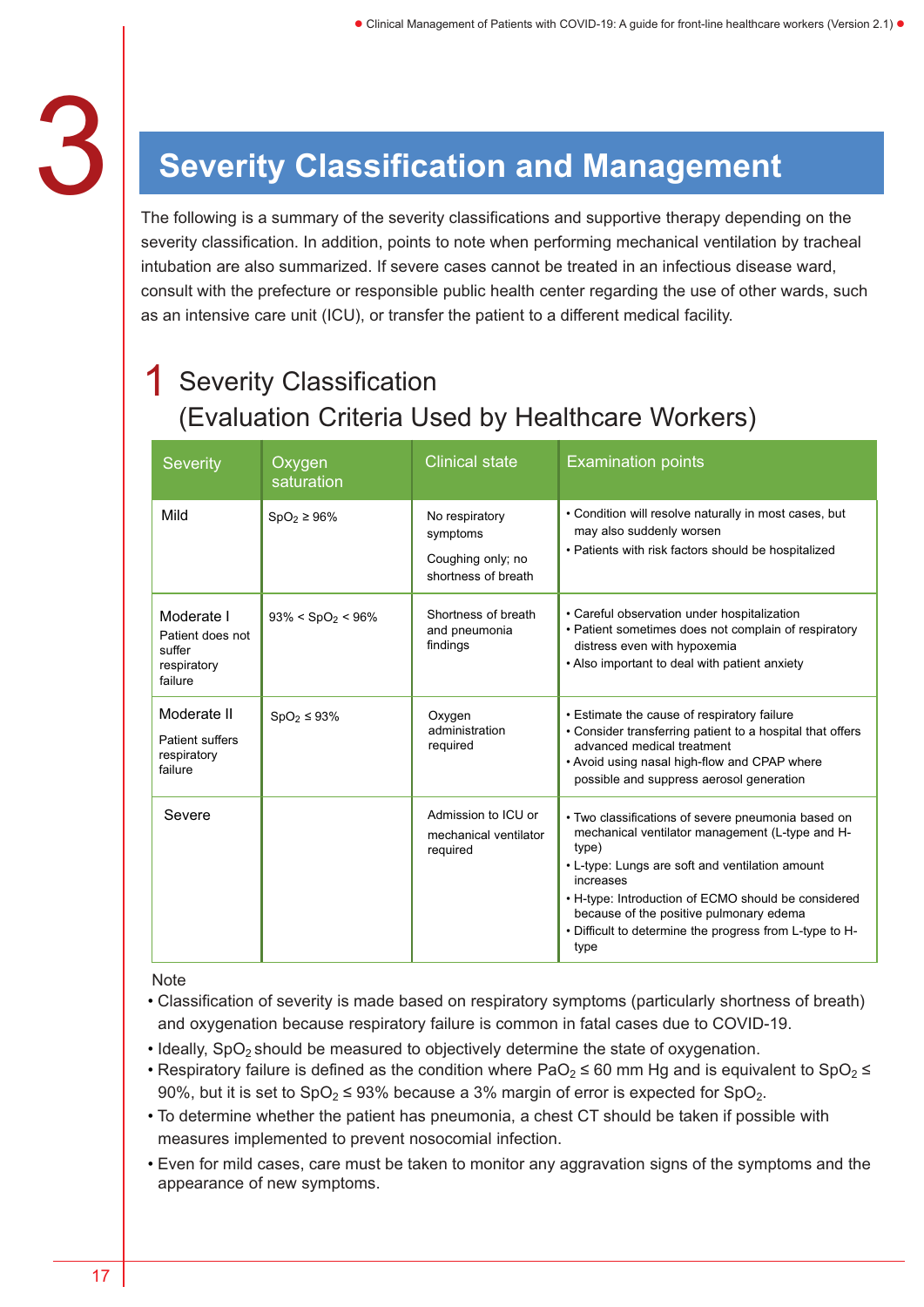### **Mild Cases**

- O Most mild cases will resolve spontaneously without medical treatment; monitoring of the patient's condition is required.
- O Symptomatic treatments, such as antipyretics and cough remedies, should be given only when necessary. If the patient can eat and drink, infusion is not always necessary.
- Even if the case is determined to be mild through the examination, the disease may worsen quickly within 2 weeks from onset. In most cases, disease progression manifests as the progression of hypoxemia.
- Patients with risk factors such as the following should be hospitalized based on the assumption that the disease may progress: old age, underlying diseases (diabetes, heart failure, chronic respiratory disease, hypertension, and cancer), immunosuppressive state, and pregnancy.
- In the case of home care and recuperation at accommodation facilities, explain to the patient the disease conditions that would require them to visit a medical facility.
- Because mild patients are infectious prior to onset, they should avoid contact with others. If the patient lives with other family members, instruct them to use separate living areas and recommend that they wear masks and wash their hands properly.

| Respiratory rate | Under 1 year: Over 50/min        |
|------------------|----------------------------------|
|                  | 1-4 years: 40/min or more        |
|                  | 5 years onward: 30/min or more   |
| Pulse            | Under 1 year: Over 180/min       |
|                  | 1-4 years: 160/min or more       |
|                  | 5-11 years: 140/min or more      |
|                  | 12 years onward: 130/min or more |
|                  | $< 96\%$                         |

### Table 3-1: Vital Signs Suggesting Progression to Moderate Severity or Higher

#### References

- Clinical care for severe acute respiratory infection: toolkit. COVID-19 adaptation. Geneva: World Health Organization; 2020 (WHO/2019-nCoV/SARI\_toolkit/2020.1).
- Home care for patients with COVID-19 presenting with mild symptoms and management of their contacts: interim guidance. World Health Organization; 17 March 2020.
- COVID-19 Treatment Guidelines Panel. Coronavirus Diseases 2019 (COVID-19) Treatment Guidelines. National Institutes of Health. Available at [https://www.covid19treatmentguidelines.nih.gov/](http://www.covid19treatmentguidelines.nih.gov/)  (accessed 11 May 2020).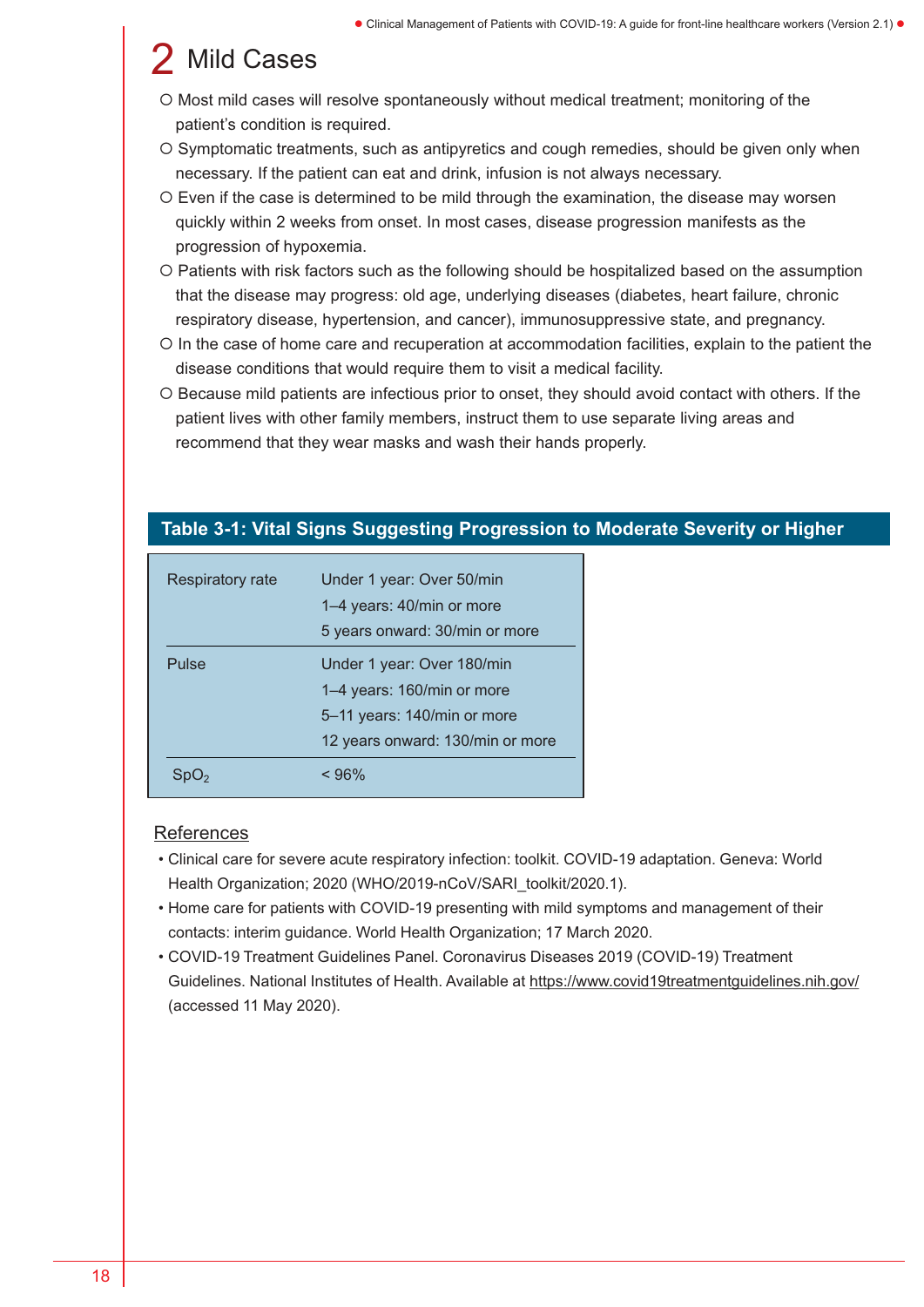### 3 Moderate Case

O Moderate cases should be hospitalized for treatment. The objective is to provide symptomatic treatment, prevent aggravation, and facilitate early intervention. When patients are treated in isolation units under hospitalization, it is also important to relieve their anxieties.

### Moderate I: Patients without respiratory failure

- O Bed rest and sufficient nutritional intake are necessary. In addition, the patient should drink sufficient water to avoid dehydration.
- O Measure vital signs and oxygen saturation (SpO<sub>2</sub>) about three times a day. The patient may not complain of shortness of breath even if the disease advances to the point where hypoxemia is observed.
- O Moderate cases develop pneumonia, but if the patient has the following risk factors,\* specific caution is required because it is more likely to become severe.
	- \* Old age, underlying diseases (diabetes, heart failure, chronic respiratory disease, hypertension, and cancer), immunosuppressive state, and pregnancy
- Persons who smoke should be advised to quit smoking.
- Conduct the following as necessary: general blood test and urinalysis; biochemical test; serum test; coagulation-related test; and blood culture. Factors that are known to be related to poor prognosis are lymphopenia count and an increase in CRP, ferritin, D-dimer and LDH.
- O If bacterial infection is suspected based on blood test results and radiological imaging findings, conduct a sputum test and empirically start administering anti-microbial agents.
- O Provide symptomatic treatment of any fever, respiratory symptoms, and underlying diseases.
- O Consider the use of anti-viral drugs (refer to pp. 25 and 26).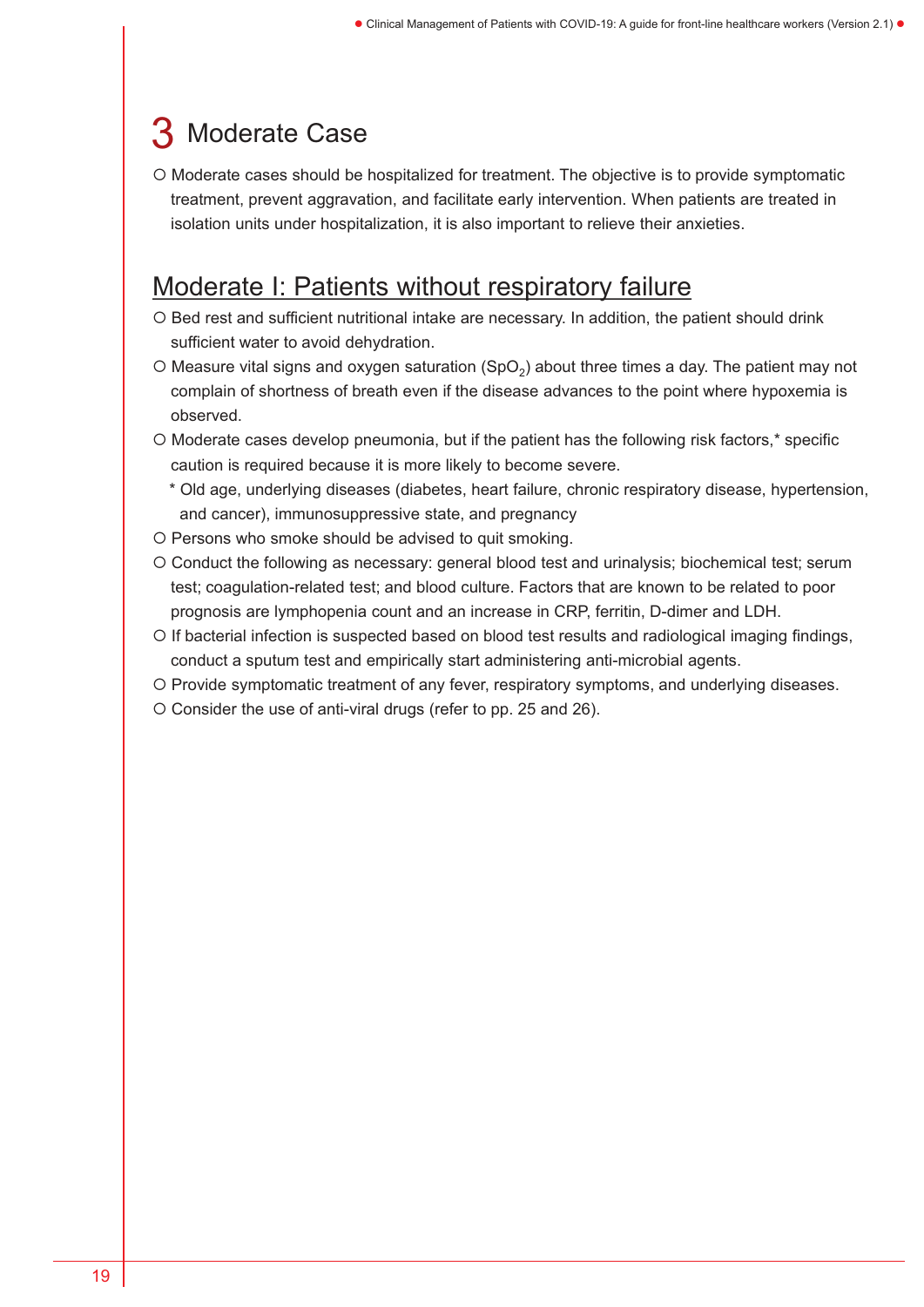### Moderate II: Patients with respiratory failure

- Due to respiratory failure, oxygen should be administered. To estimate the cause of the respiratory failure, conduct an arterial blood gas test (PaO<sub>2</sub> and PaCO<sub>2</sub>) prior to oxygen administration. In addition, consider transferring the patient to a facility that offers more advanced medical care, such as mechanical ventilators and ECMO.
- O The patient may experience a quick worsening of their condition, such as a rapid progression of an infiltrative shadow in their lungs in a pulmonary CT. In this case, steroids and tocilizumab (off-label) can be used (refer to p. 26).
- O Ordinarily, SpO<sub>2</sub>  $\geq$  93% should be maintained by a nasal cannula up to O<sub>2</sub> 5 L/min or an oxygen mask up to  $O<sub>2</sub>$  10 L/min.

\* Note: When a nasal cannula is used, the patient should wear a surgical mask to suppress aerosol generation.

O Consider intubation if SpO<sub>2</sub>  $\geq$  93% cannot be maintained even with O<sub>2</sub> administration by means of an oxygen mask. In addition, intubation or mechanical ventilation management should ideally be performed earlier than usual.

\* Note: Although not recommended due to the risk of environmental pollution, masks with a reservoir (10–15 L/min), nasal high-flow, and non-invasive positive pressure ventilation are normally considered at this stage. There is a risk of nosocomial infection due to aerosol generation so the use of individual negatively pressurized rooms is desirable. Confirm that the flow is between 30 and 40 L/min when using high-flow and that the cannula is within the nasal cavity. In addition, the patient should wear a surgical mask to suppress aerosol generation.



 Be careful of complications in the form of bacterial pneumonia, ARDS, septicemia, myocardial disorder, arrhythmia, acute renal injury, thromboembolism, gastritis or gastroduodenal ulcers, and ischemic enteritis.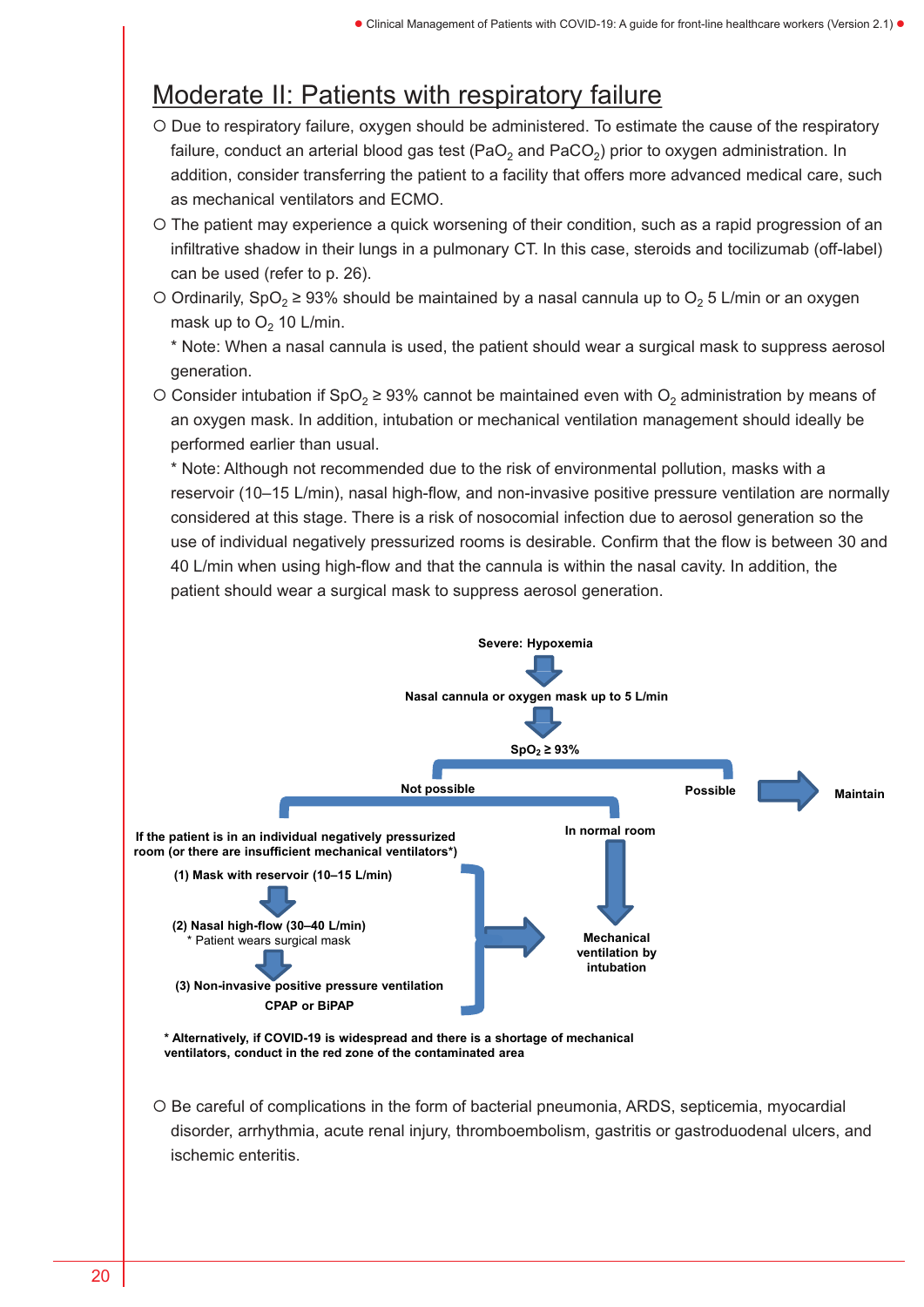### 4 Severe Case

### 1. Characteristics of Severe COVID-19 Pneumonia

COVID-19 pneumonia is classified as L-type (relatively mild) or H-type (severe).

- Although both types require relatively high PEEP, the management strategies (e.g. respiratory therapy, the use of sedatives) are different.
- O Some cases of L-type change to H-type, but clinical detection of this transition is difficult.
- For appropriate treatment, expertise and a close monitoring system in intensive care are essential.

|                 | <b>L-type</b>                                                                                                                                                                                                                                                           | <b>H-type</b>                                                                                                                                                                                                                                                                                                                                                              |
|-----------------|-------------------------------------------------------------------------------------------------------------------------------------------------------------------------------------------------------------------------------------------------------------------------|----------------------------------------------------------------------------------------------------------------------------------------------------------------------------------------------------------------------------------------------------------------------------------------------------------------------------------------------------------------------------|
| Pathophysiology | • Amount of gas in lungs and compliance are<br>normal (low elastance)<br>• Hypoxemia may be best explained by loss of<br>regulation of perfusion (low V/Q ratio)<br>• No pulmonary edema (low lung weight)<br>• No recruitable atelectasis (low lung<br>recruitability) | • Decrease in amount of gas in lungs and<br>compliance (high elastance)<br>• Hypoxemia due to fraction of cardiac<br>output perfusing non-aerated tissue (high<br>right-to-left shunt)<br>• Increase in lung weight on order of<br>magnitude of severe ARDS (high lung<br>weight)<br>• Increased amount of non-aerated tissue<br>is recruitable (high lung recruitability) |
| Treatment       | • Reducing tidal volume is not essential<br>• Prone positioning is effective<br>• Consider use of sedatives and/or<br>neuromuscular blockade to reduce tidal<br>volume to prevent lung injury induced by<br>large tidal volume                                          | • Reducing tidal volume is essential<br>• Prone positioning is effective<br>• Refer to ECMOnet specialist because<br>hypoxemia is generally refractory                                                                                                                                                                                                                     |

(Gattinoni L, et al. COVID-19 pneumonia: different respiratory treatment for different phenotypes? Intensive Care Med 2020)

### 2. Tracheal Intubation Procedure

Experts in airway management should be included in the treatment team since the patient's respiratory status may suddenly worsen. Furthermore, it should be noted that intubation is a procedure that generates aerosol, so airborne infection prevention (N95 mask use) are necessary in addition to the use of face shields or goggles. To reduce the risk of aerosol generation, rapid sequence induction (RSI) without bag-mask ventilation is selected where sedatives, analgesics, and muscle relaxants are also simultaneously administered after pre-oxygenation. The use of a video laryngoscope should be considered because performing the intubation procedure via a monitor screen enables the operator to maintain a safe distance from the patient compared to direct viewing into the oral cavity.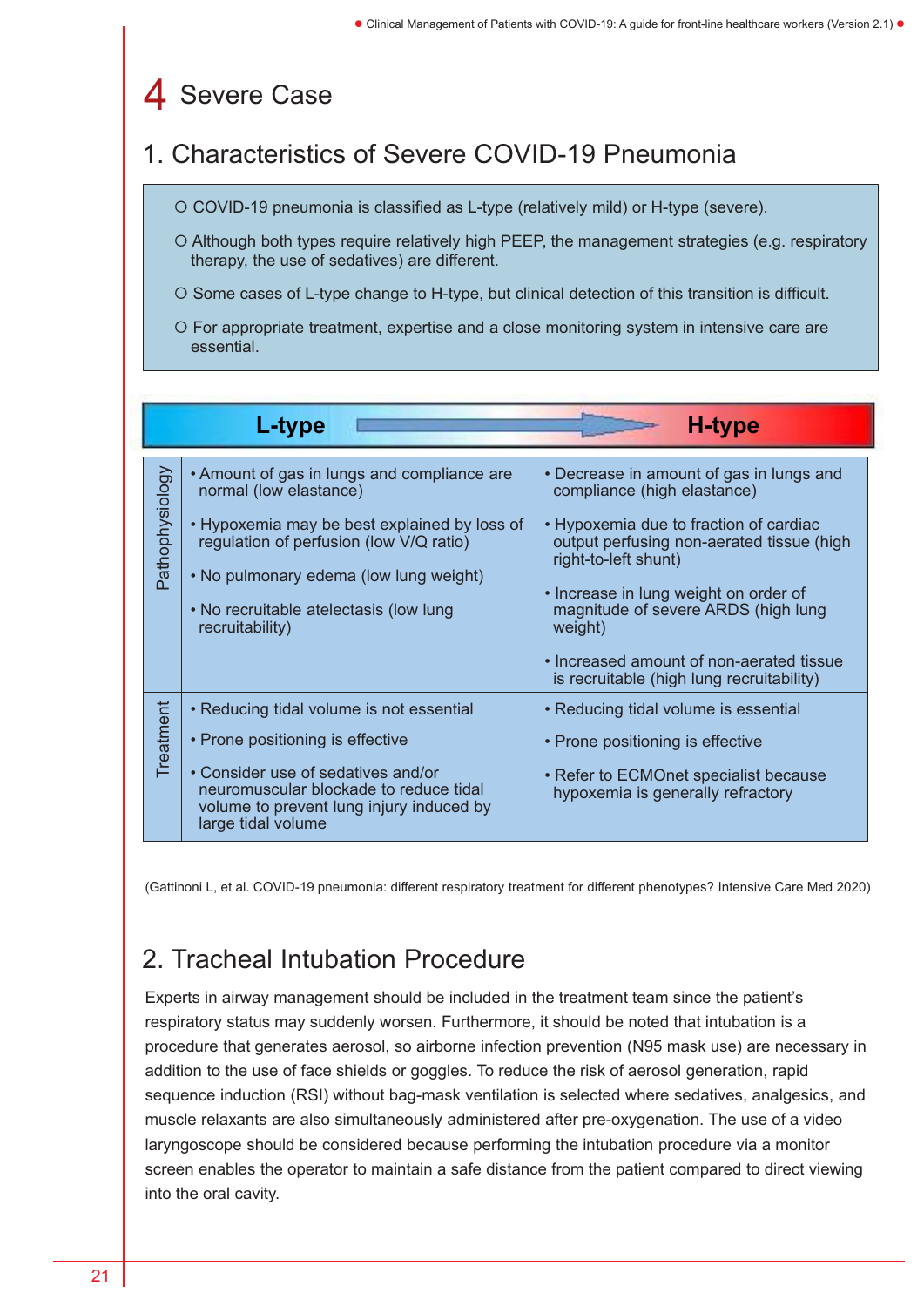### 3. Mechanical Ventilation Strategy for Severe COVID-19 Patients

#### 1) Basic strategy

- Use the lung protective strategy for ARDS.
- As long as the local medical service works properly, use respiratory therapies that minimize the risk of nosocomial infections.
- 2) Lung protective strategy
	- Limit the plateau pressure.
	- Limit the driving pressure: The difference between the plateau pressure and PEEP should be < 14  $cmH<sub>2</sub>O$ .
	- Permit hypercapnia as long as pH > 7.25.
	- Set the tidal volume according to the type.
	- Set PEEP according to the type.
	- Consider the use of a neuromuscular blocking agent for excessive spontaneous breathing efforts.
- 3) Selection of respiratory care therapy based on the environment
	- The first line therapy is low flow oxygen therapy.
	- High flow oxygen therapy and non-invasive positive pressure ventilation are not used.
	- If esophageal pressure can be measured, tracheal intubation is recommended as soon as possible if the pressure swing is  $> 15$  cmH<sub>2</sub>O.
	- Use bacteria filters on the gas inlet and outlet of the ventilator.
	- Use HME/HMEF (HME + antimicrobial filter) to heat and moisturize the respiratory circuit.
	- Use a closed system for tracheal suction.
	- Avoid procedures with a high risk of aerosol generation.
- 4) Mechanical ventilation for L-type
	- Lung injury (VILI) occurs if the lungs are ventilated as ARDS.
	- Keep PEEP to a minimum and increase  $FIO<sub>2</sub>$  to deal with hypoxemia.
	- Increase tidal volume to correct hypercapnia.
	- Recruitment is not required.
	- Deep sedation is recommended after intubation.
	- Set PEEP to between 8 and 10  $cmH<sub>2</sub>O$ .
	- Prone positioning is recommended if refractory hypoxemia is sustained in spite of the above strategy.
- 5) Mechanical ventilation for H-type
	- Treat as severe ARDS.
	- $\cdot$  Use a higher PEEP (10 to 14 cmH<sub>2</sub>O).
	- Prone positioning is effective.
	- Consider switching to ECMO if refractory to mechanical ventilation.
- 6) Transition from L-type to H-type
	- A sudden transition from L-type to H-type may occur.
	- If the esophageal pressure can be measured, it is possible to detect a transition from L-type to H-type.
	- A biomarker that can predict the transition is not available.

#### **References**

- The Japanese Society of Intensive Care Medicine HP [https://www.jsicm.org/news/upload/COVID&MVstrategy\\_ECMOnet\\_v2.pdf](https://www.jsicm.org/news/upload/COVID&MVstrategy_ECMOnet_v2.pdf)
- Video materials
	- <http://square.umin.ac.jp/jrcm/news/news20200415.html>
- \* Consultation regarding mechanical ventilation therapy is available 24 hours a day at the ECMOnet Call Center for COVID-19.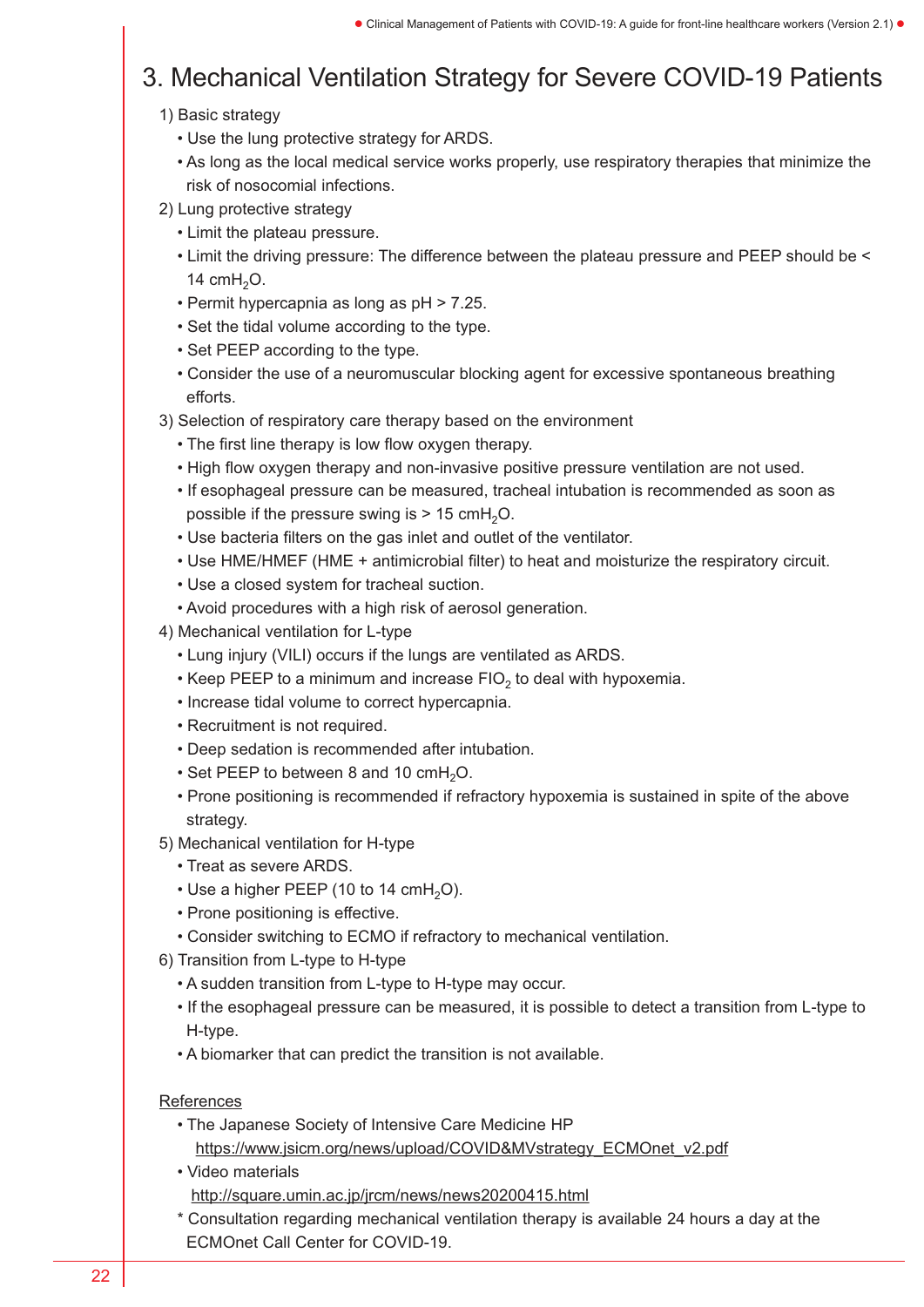### 4. Extracorporeal Membrane Oxygenation (ECMO)

Japan ECMOnet for COVID-19 stated in the basic considerations for ECMO management that the prognosis is extremely poor if ECMO is introduced after a long period (more than 7 days) of mechanical ventilation at a high pressure. It also stated that a careful and comprehensive decision is required for the indication of ECMO, a large number of personnel and a considerable work load are required when using ECMO treatment for COVID-19, and ECMO should be considered if there is a progressive deterioration of oxygenation with a PEEP of 10  $\text{cm}$ H<sub>2</sub>O and P/F < 100.

ECMO must be withdrawn if a high degree of pulmonary fibrosis develops, and informed consent for withdrawal must be provided prior to its introduction. In addition, ECMO is contraindicated or off-label for patients who have irreversible underlying diseases or are in the terminal stage of cancer. The prognosis for a patient whose condition is complicated with chronic heart failure, chronic respiratory failure, or other types of chronic organ failure in the course of treatment is worse. Since patients aged from 65 to 70 or more have a poor prognosis, they are generally excluded from ECMO indication in the aforementioned basic notes.

Japan ECMOnet for COVID-19 accepts questions and consultations on the following topics via a 24/7 phone system (the dedicated phone number has been distributed to the registered email addresses of members of related academic societies) and its active use is recommended: selection of cannula; the artificial lung or pump to be used; circuit pressure monitoring; the ventilator setting during ECMO; ECMO withdrawal or DNAR; and other detailed topics related to the stable, long-term management of ECMO.

Jinyintan Hospital (Wuhan, China) reported severe COVID-19 cases (52 cases; mean age: 59.7 years; 67% male; 40% with underlying diseases) (February 21, 2020). The 28-day mortality rate was 61.5% (7 days from ICU admission to death, median). The complications were ARDS (67%), AKI (29%), liver dysfunction (29%), cardiac dysfunction (23%), and pneumothorax (2%). ECMO was implemented for 6 cases, of which 1 survived but was difficult to wean. In addition, renal replacement therapy was conducted for 9 cases, of which 1 was a 28-day survivor.

According to the report from Japan ECMOnet for COVID-19 that was tabulated on June 10, 2020, the number of patients who have received mechanical ventilation (excluding ECMO treatment) in Japan to date is 527, including 344 resolved cases, 118 fatal cases, and 65 cases currently undergoing mechanical ventilation (estimated to be about 80% of the actual nationwide number). The number of ECMO treatment patients to date is 170, including 112 improved cases, 41 fatal cases, and 17 cases currently receiving ECMO support (This figure covers cases in Japan). Furthermore, it was judged that about 1 in 5 patients requiring mechanical ventilation also require ECMO and that cases surviving ECMO require about 10 days to 2 weeks of ECMO support. ECMO is expected to be effective. ECMO should be indicated according to future increases in the number of patients and the status of medical resources in each hospital, so consultation with Japan ECMOnet for COVID-19 is highly recommended.



Accumulative results of mechanical ventilation (excluding ECMO) for COVID-19 in Japan (as of June 10, 2020)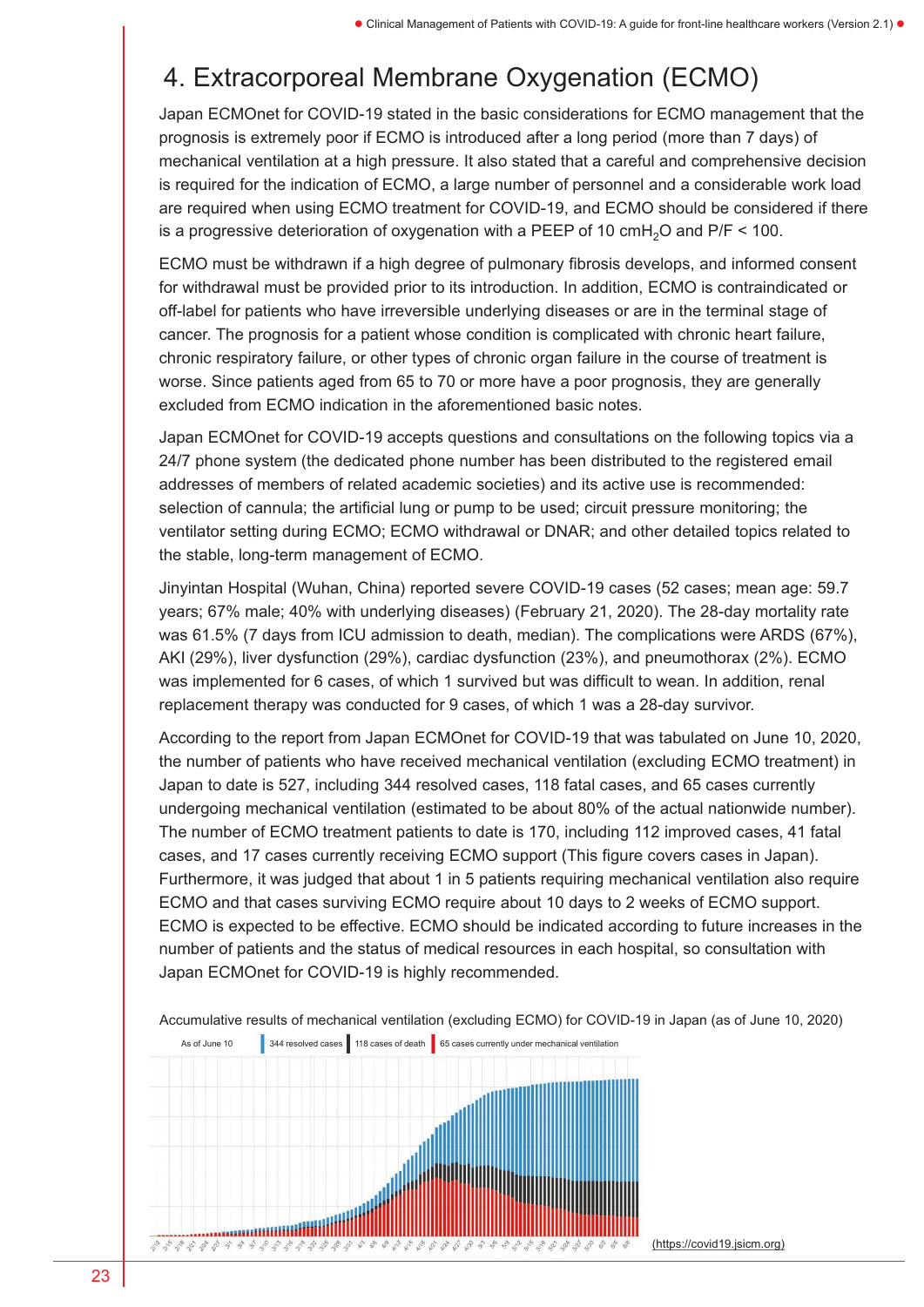

### 5. Blood Purification Therapy

In the initial stages prior to the progression of multiple organ failure, it is thought that there are cases where consideration must be given to the introduction of acute blood purification therapy (including CRRT and PMX-DHP using a hemofilter that has adsorption or elimination properties against various mediators, such as inflammatory cytokines).

The Joint Board for Measures against COVID-19 of the Japanese Association of Dialysis Physicians and the Japanese Society for Dialysis Therapy has reported that 108 dialysis patients in Japan (3 cases of ECMO use, 13 cases of mechanical ventilator use, and 40 cases of oxygen administration) have become infected and that there have been 19 deaths as of June 12, 2020. The implementation of blood purification therapy while taking into consideration infection prevention measures is necessary.

### 6. Measures against Thrombosis

- Severe infection and respiratory failure are moderate risk factors for deep vein thrombosis.
- In addition, both fibrinolysis promotion and suppression are considered to occur in COVID-19 patients due to cytokine storm and vascular endothelial damage.
- Autopsy reports have proven microthrombi formation and alveolar capillary blockade.
- If D-dimer exceeds the upper limit of normal, we recommend that an anticoagulation treatment such as heparin be used at the start.

### References

- Ito M, et al. Guidelines for diagnosis, treatment and prevention of pulmonary thromboembolism and deep vein thrombosis (2017 revised edition)
- Tachil J, et al. ISTH interim guidance on recognition and management of coagulopathy in COVID-19. J Thromb Haemost 2020.
- Sato R, et al. A new challenge of unfractionated heparin anticoagulation treatment for moderate to severe COVID-19 in Japan. Glob Health Med 2020.
- Ackermann M, et al. Pulmonary vascular endothelialitis, thrombosis, and angiogenesis in Covid-19. N Engl J Med 2020.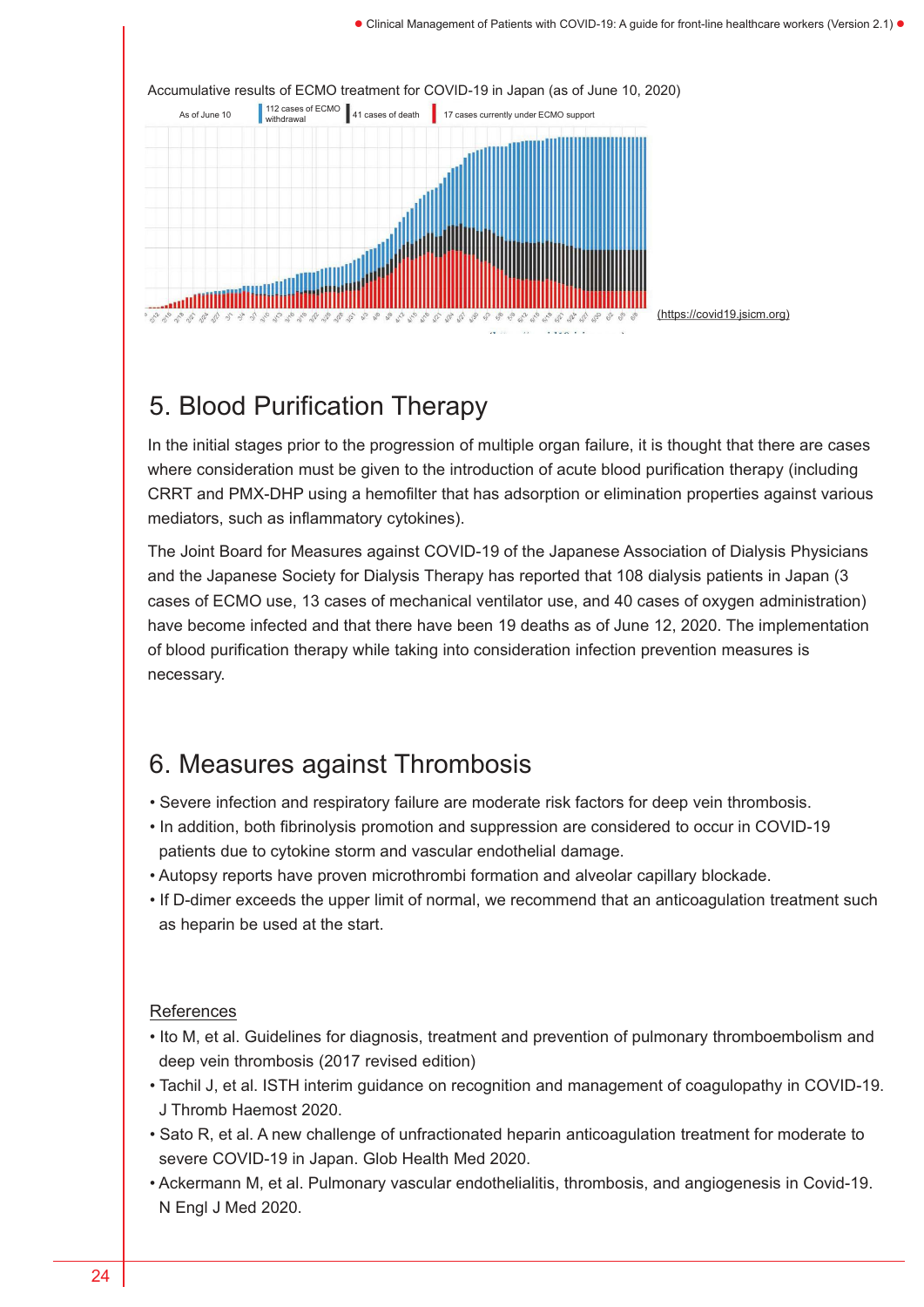### **Drug Therapy**

Currently, antiviral drugs for treating SARS-CoV-2 and various therapeutic agents for treating its symptoms are being developed, and clinical studies and research have been initiated for the following drug agents. In treating COVID-19 with these drugs, we recommend that you refer to guidelines such as the "Concept of Drug Treatment for COVID-19," edited by the Japanese Association for Infectious Diseases.

### Drug approved in Japan:

• Remdesivir (RNA polymerase inhibitor): Approved on May 7, 2020 under an exception to the approval pathway.

### Dosage and administration

The usual dose for adult patients and pediatric patients (body weight:  $\geq 40$  kg) is a single loading dose of remdesivir 200 mg on Day 1 followed by once-daily maintenance doses of remdesivir 100 mg administered via intravenous infusion.

The usual dose for pediatric patients (body weight: ≥ 3.5 kg but < 40 kg) is a single loading dose of remdesivir 5 mg/kg on Day 1 followed by once-daily maintenance doses of remdesivir 2.5 mg/kg administered via intravenous infusion. The duration of administration should be up to a total of 10 days.

Note: The suggested dosage and regimen may be updated as data from clinical trials becomes available.

#### Precautions for administration

- 1. In principle, the current criteria are patients with oxygen saturation of ≤ 94% (indoor air) or requiring supplemental oxygen. Alternatively, remdesivir should be administered for severe cases requiring the introduction of ECMO or mechanical ventilation.
- 2. Hepatic function disorder, diarrhea, skin eruption and renal impairment have been reported with a high incidence, and reported serious adverse reactions include multiple organ failure, septic shock, acute renal injury, and hypotension.
- 3. Acute renal injury and hepatic function disorder may occur. Consequently, renal and hepatic function tests should be performed before treatment and every day during the treatment period and the patient should be monitored closely.
- 4. Remdesivir solution should be diluted with physiological saline and administered as an intravenous infusion over 30 to 120 minutes.

### Procurement

- 1. For the time being, supply is restricted and remdesivir will be distributed to medical institutions from the Ministry of Health, Labour and Welfare
	- Reference 1: MHLW Administrative Notice dated May 7, 2020, entitled "Notice on Partial Changes to Survey Items on the Status of Medical Provision by Hospitals Related to Novel Coronavirus Disease Control (No. 3)"
	- Reference 2: "Establishment of the Required Amount of Remdesivir for Severe Cases in Novel Coronavirus Disease Control (Request)"
	- Reference 3: "Survey Items on the Status of Medical Provision by Hospitals Related to Novel Coronavirus Disease Control (Cooperation Request)"
- 2. The medical institution must fax an application form to the Ministry of Health, Labour and Welfare Reference 4: "Distribution of Remdesivir for COVID-19 to Medical Institutions (Request)"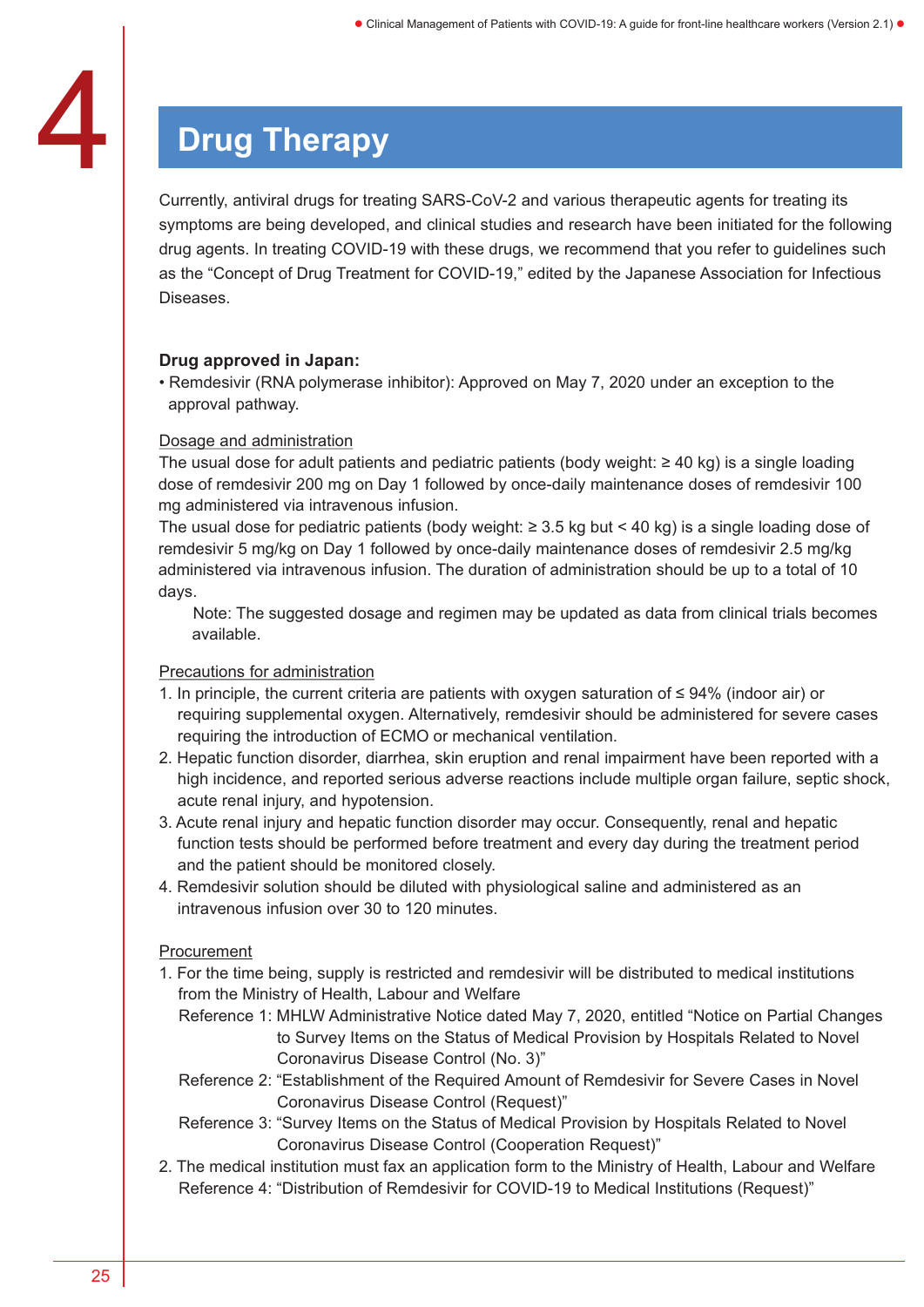#### Off-label use of drugs available in Japan:

Various studies are currently underway in many countries to develop drugs for the treatment of COVID-19. Some of these drugs are described below. However, the efficacy and safety of these drugs have not yet been established. Therefore, in principle, appropriate procedures in the form of a study should be taken before any of the drugs are used.

Drugs for which clinical trials and specified clinical trials have been conducted in Japan

• Favipiravir (RNA polymerase inhibitor; indication: influenza)

A sponsor-initiated clinical trial and specified clinical studies have been conducted, and an observational study is also currently underway. For details on participation in the observational study, see "Synopsis of the Observational Study of Avigan (Generic Name: Favipiravir) in Patients with COVID-19 and Provision of Drugs to Be Used in the Study" (MHLW Administrative Notice dated May 15, 2020; attachment) ([https://www.mhlw.go.jp/content/000627594.pdf\)](http://www.mhlw.go.jp/content/000627594.pdf) (Sponsorinitiated clinical trial: JapicCTI-205238; specified clinical trial: jRCTs041190120 and jRCTs031190226)

- Ciclesonide (inhaled corticosteroid; indication: bronchial asthma) A specified clinical trial and an observational study are underway in Japan (jRCTs031190269).
- Nafamostat (protease inhibitor; indication: acute pancreatitis) A specified clinical trial is currently underway in Japan (jRCTs031200026).
- Tocilizumab (genetical recombinant) (humanized anti-IL-6 receptor monoclonal antibody; indication: rheumatoid arthritis)

A clinical trial is currently underway in Japan (JapicCTI-No: 205270).

• Sarilumab (genetical recombinant) (humanized anti-IL-6 receptor monoclonal antibody; indication: rheumatoid arthritis)

A clinical trial is currently underway in Japan (JapicCTI-No: 205253).

#### Other drugs

• Lopinavir-ritonavir combination (protease inhibitor; indication: HIV)

Data from a Chinese clinical trial showed that this drug did not lower the fatality rate in severe cases.

• Hydroxychloroquine (immunomodulator; indication: SLE)

Since in vitro data demonstrated that chloroquine exhibited antiviral activity against SARS-CoV-2, hydroxychloroquine, which is structurally similar to chloroquine, may also be expected to have a similar effect. However, healthcare professionals have been alerted to the serious arrhythmia that may occur in patients treated with hydroxychloroquine.

- Ivermectin (anthelmintic; indication: scabies)
- Steroid hormone (corticosteroid preparation)

The efficacy of systemic steroid therapy is unknown. While some researchers reported a reduced fatality rate in COVID-19 patients with ARDS who were treated with steroids, other researchers reported that steroid therapy prolonged the time to virus shedding. Furthermore, it was also reported that steroid therapy resulted in a high fatality rate in patients with MERS or influenza.

- Azithromycin (macrolide antibiotic preparation)
- Camostat (protease inhibitor; indication: chronic pancreatitis)
- Nelfinavir (protease inhibitor; indication: HIV)

Plasma therapy is also being studied.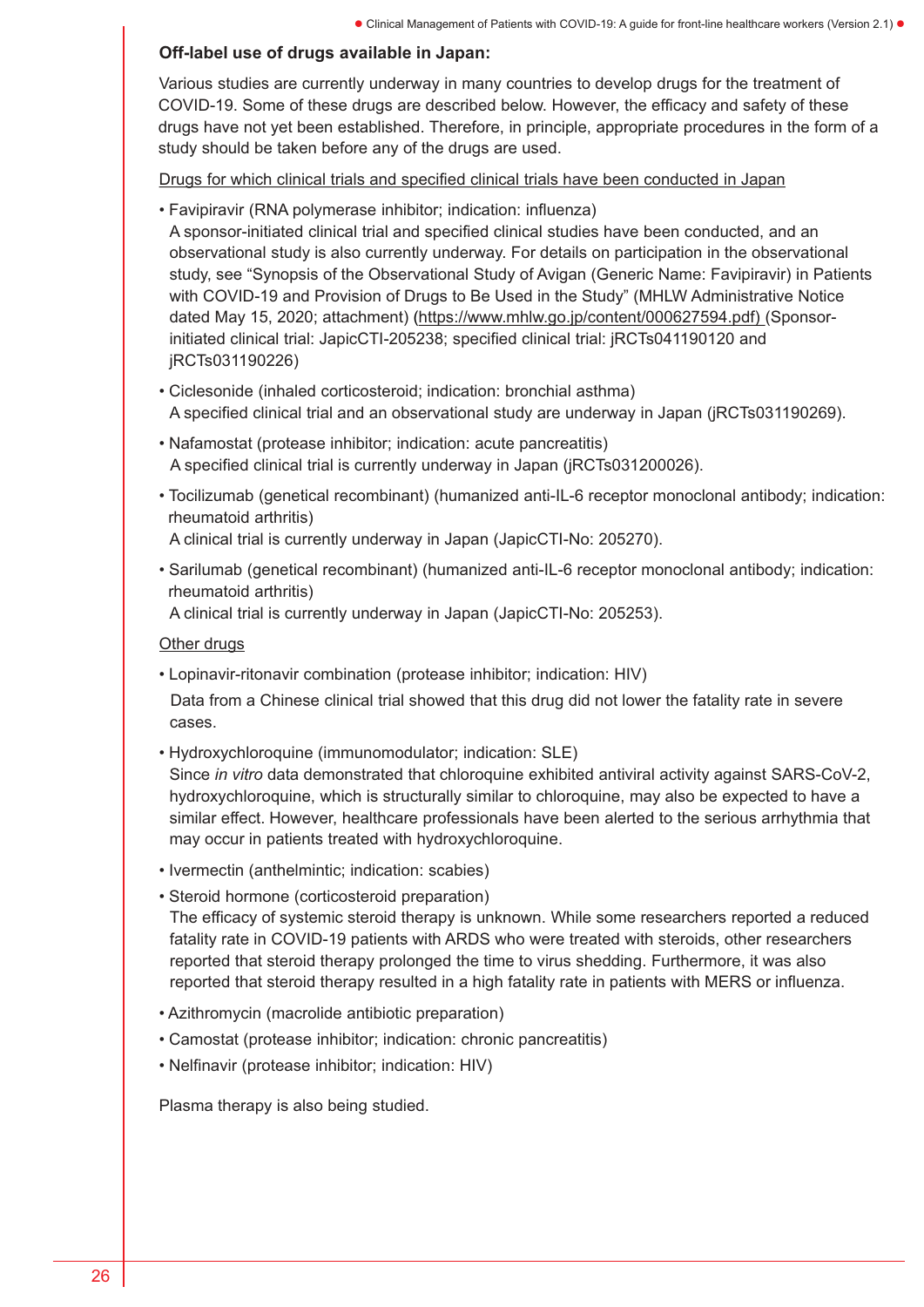## **Infection Prevention and Control**

Numerous cases of nosocomial infections of COVID-19 have been reported in countries all over the world, including Japan. Such cases involve not only patient-to-healthcare worker transmission, but also healthcare worker-to-patient transmission. Therefore, it is critical that preventive measures against nosocomial infections be strictly implemented.

SARS-CoV-2, the causative agent for COVID-19, is transmitted mainly in the following ways: when a person touches the mucosal membrane of the eye, nose, or mouth with a hand that has touched an infected person's body fluids, such as sputum or nasal discharge, or the surface of an object contaminated with such body fluids; or when droplets from an infected person's sneeze and sputum land on the mucosal membrane of the eye, nose, or mouth of another person or are inhaled into another person's respiratory tract. Therefore, the provision of medical care for COVID-19 patients should require, in addition to standard precaution, contact and droplet precaution.

Since SARS-CoV-2 is an RNA virus with an envelope structure, heat, drying, ethanol, and sodium hypochlorite are expected to be effective for disinfection.

|                           | <b>Table 5-1: Infection Control Measures</b>                                                                           |                                                                                                                                                                                                                           |
|---------------------------|------------------------------------------------------------------------------------------------------------------------|---------------------------------------------------------------------------------------------------------------------------------------------------------------------------------------------------------------------------|
|                           | <b>Infection control measures</b>                                                                                      | <b>Duration of infection control</b>                                                                                                                                                                                      |
| <b>Early phase</b>        | Standard precaution (including the<br>wearing of surgical masks if respiratory<br>symptoms are present)                |                                                                                                                                                                                                                           |
| <b>Suspected</b><br>cases | <b>Standard precaution</b><br>Contact and droplet precaution                                                           | Until the results of a pathogen<br>diagnosis confirm that the<br>patient tests negative for<br>COVID-19                                                                                                                   |
| <b>Confirmed</b><br>cases | <b>Standard precaution</b><br>Contact and droplet precaution<br>Airborne precaution<br>(Aerosol generating procedures) | 10 days have passed since the<br>date of onset and 72 hours<br>have passed since the<br>resolution of symptoms<br>Alternatively, until tested<br>negative for PCR test twice<br>(with at least 24 hours between<br>tests) |

Note: Standard precaution must be taken irrespective of the patients' symptoms or test results.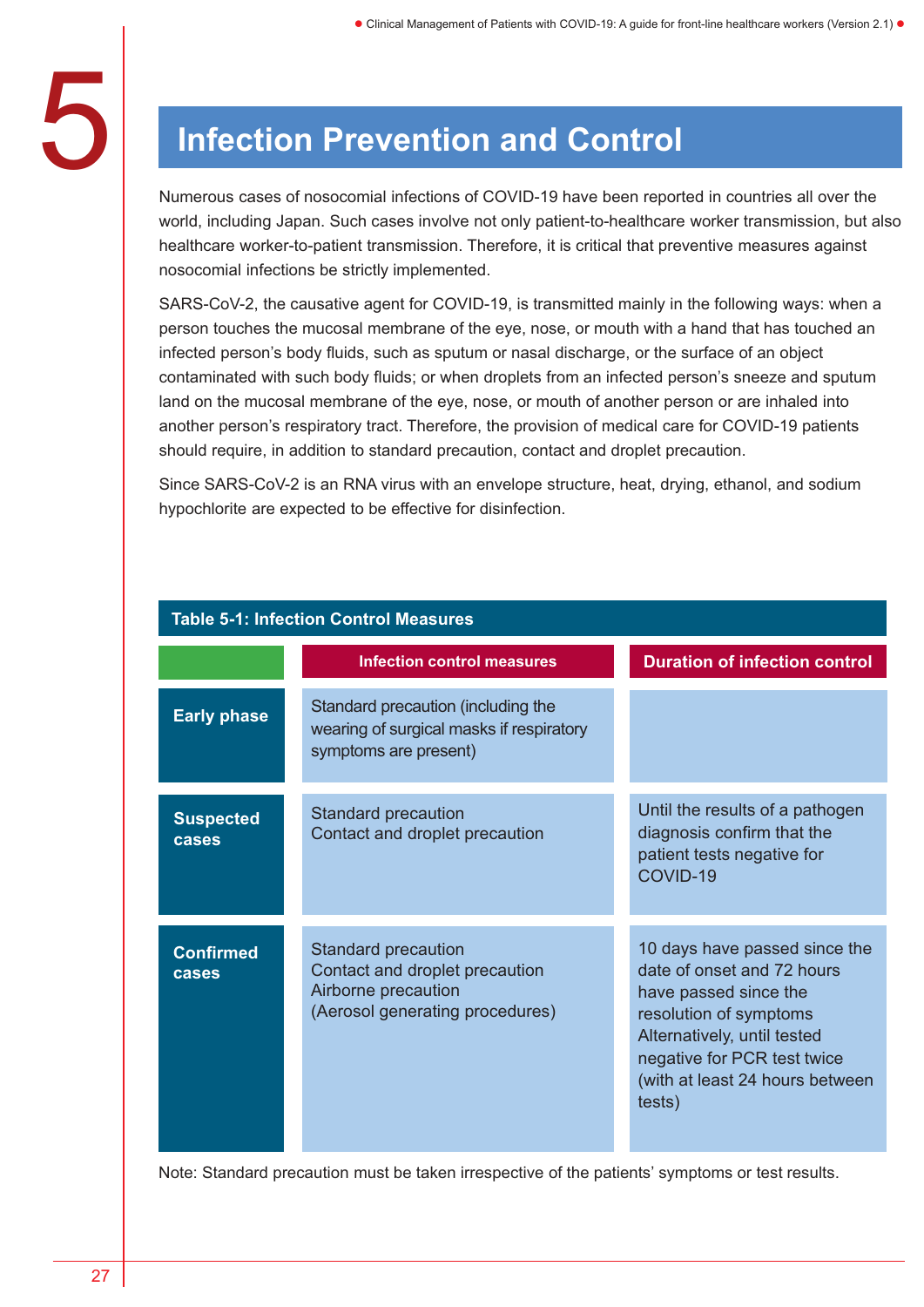### Personal Protective Equipment (PPE)

Healthcare workers involved in care for COVID-19 patients (including the collection of samples from suspected cases) should wear PPE properly, including goggles (or face shields), face masks, gloves, long-sleeved gowns, and caps. Although surgical masks are generally used, the use of N95 masks is recommended for healthcare workers who are involved in aerosol generating procedure, such as tracheal suctioning and intubation.

The movement of patients for the performance of necessary activities, such as undergoing tests, should be kept to a minimum. They should be required to wear surgical masks whenever they leave their rooms.



#### **Explanation**

Aerosol generating procedures incude tracheal suctioning, intubation or removal, NPPV attachment, tracheotomy, cardiopulmonary resuscitation, manual ventilation, bronchoscopy, nebulizer therapy, induced sputum collection, etc.

### 2 Ventilation

The use of a negatively pressurized room as a consultation room or ward for COVID-19 patients (including suspected cases) is recommended but not required as long as sufficient ventilation is ensured. The ventilation conditions (e.g., ventilation frequency) of the medical institution should be examined in advance. If possible, rooms for radiography or computed tomography (CT) should be used at the end of the healthcare activities for the day.

The potential risk of secondary infections can be reduced by encouraging patients to wear face masks, performing environmental disinfection after tests, and carrying out air ventilation for about 30 minutes.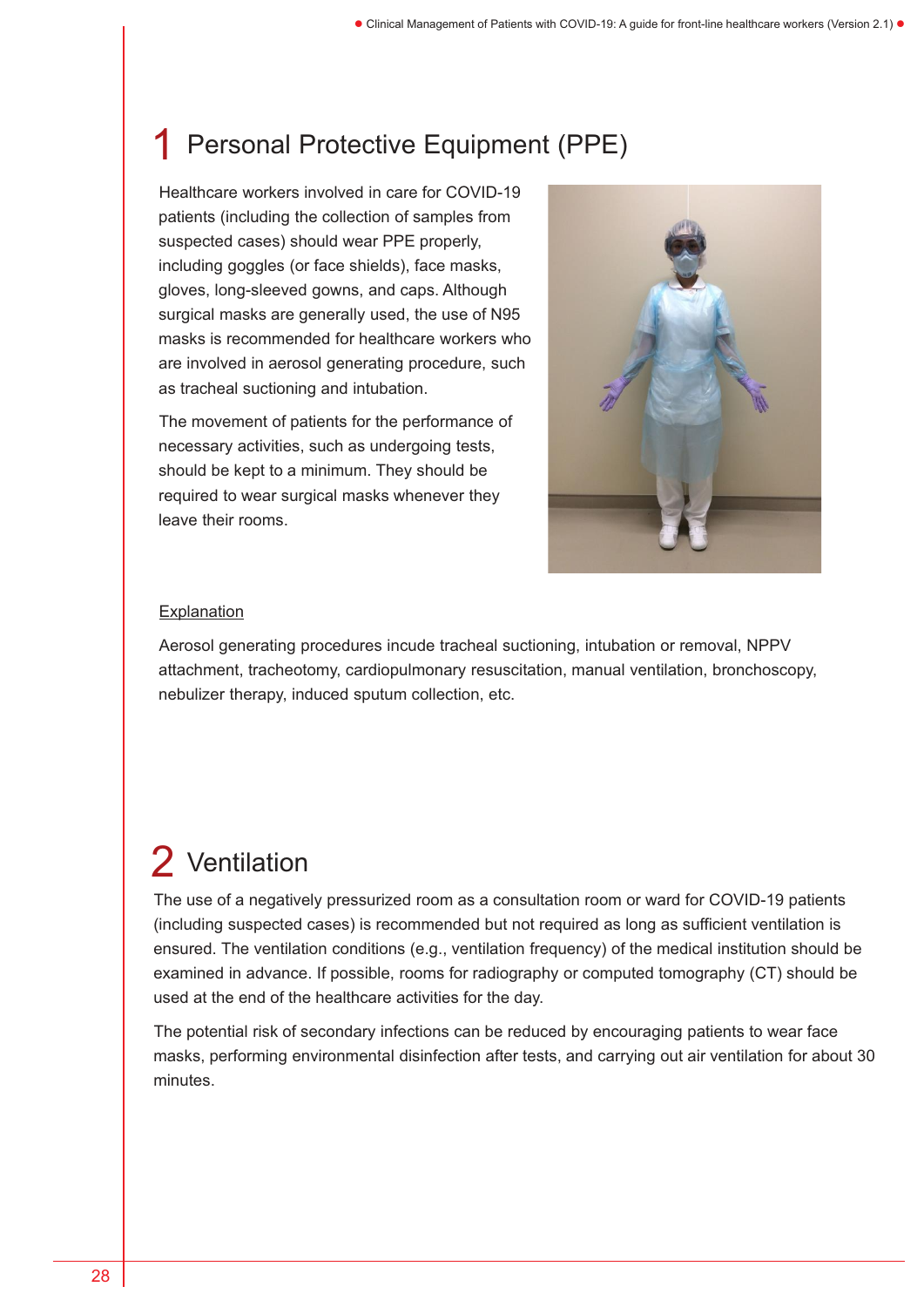### 3 Environmental Cleaning

The ambient environment of the patient, including the nurse call button, table, bed rails, and bedside cabinet should be disinfected by wiping with alcohol or disinfectant.

Explanation: Medical instruments such as stethoscopes, thermometers, and manometers should be used exclusively for each individual patient and disinfected after each use. In test rooms used for patients (e.g., radiography rooms or CT scan rooms), any areas that may be touched by the patients, the testing instruments used to examine samples collected from patients, and the surrounding areas should be cleaned using disinfectant.

Staff involved in the cleaning of patient rooms should wear gloves, face masks, gowns, and goggles (or face shields).

#### **Explanation**

The National Institute of Technology and Evaluation (NITE) reported that the five types of surfactants listed below were effective in treating SARS-CoV-2. This was reported as a non-alcohol disinfection method for use in the home and workplace, but it may be considered for use in making daily environmental improvements at a medical institution in the event of a shortage of alcohol and other disinfectants.

- (1) Linear sodium alkylbenzene sulfonate (over 0.1%)
- (2) Alkyl glucoside (over 0.1%)
- (3) Alkylamine oxide (over 0.05%)
- (4) Benzalkonium chloride (over 0.05%)
- (5) Polyoxyethylene alkyl ether (over 0.2%)

#### Reference

• Japanese Society for Infection Prevention and Control. Guide for Handling COVID-19 in Medical Institutions, Third Edition

[http://www.kankyokansen.org/uploads/uploads/files/jsipc/COVID-19\\_taioguide3.pdf](http://www.kankyokansen.org/uploads/uploads/files/jsipc/COVID-19_taioguide3.pdf)

• National Institute for Infectious Diseases. National Center for Global Health and Medicine. COVID-19 Management

(Revised on June 2, 2020). <https://www.mhlw.go.jp/content/000635967.pdf>

### 4 Waste Management

Waste from the room for COVID-19 patients (including suspected cases) should be discarded as infectious waste. When such waste is discarded, the surfaces of the waste containers should be disinfected with alcohol or a cloth impregnated with antiviral disinfectant. Medical institutions are recommended to ask the relevant contractors in advance about the conditions for waste disposal.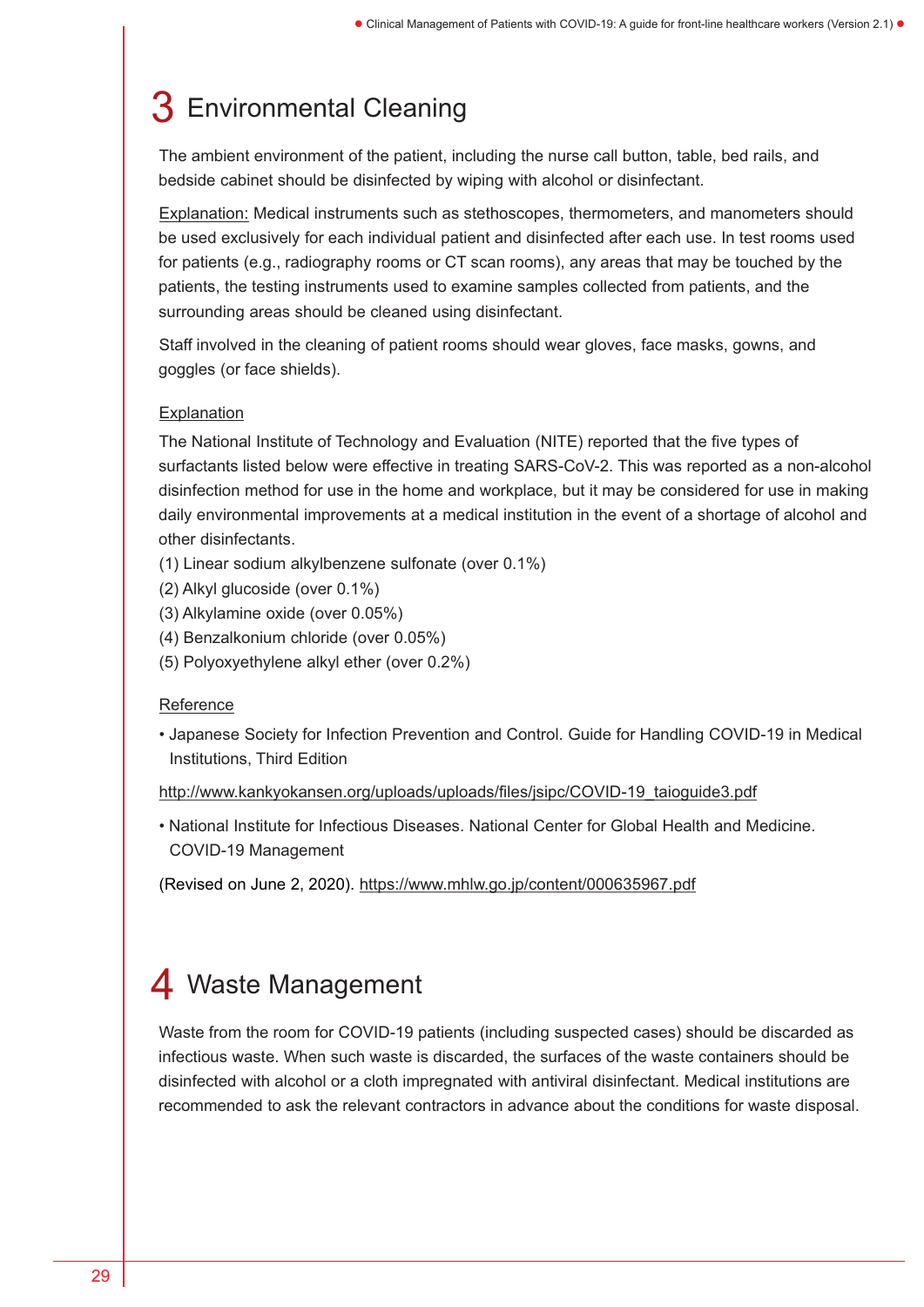### **Linens**

Linen that is or may be contaminated with SARS-CoV-2 should be disinfected (including by washing in hot water) within the hospital facilities.

Note: The "Handling of Linen That May Be Contaminated with SARS-CoV-2 in Medical Institutions" (MHLW Administrative Notice dated April 24, 2020) states that the washing of bedding may be outsourced to avoid imposing an excessive burden on the medical institution.

## **Dishware**

Dishes used by one patient need not necessarily be distinguished from dishes used by another patient. After use, dishes should be washed using a neutral detergent, disinfected in hot water at a temperature of 80°C for at least 5 minutes, and then dried.

### Postmortem Care

It is recommended that the body of an individual who has died of COVID-19 be treated so that no body fluids leak from the body and that the body be fully sealed in an impermeable and hermetic body bag. The surface of the body bag should be disinfected with alcohol or a cloth impregnated with disinfectant. Ideally, the body should be placed in a coffin in the medical institution and then transported out of the institution. Once the body has been placed in a coffin, no infection control measures are needed. Each deceased patient should be treated with dignity and respect.

### **Occupational Health for Healthcare Workers**

It is important to manage the health of healthcare workers involved in care for COVID-19 patients. A system should be established to ensure that healthcare workers are monitored for 14 days (by measuring their body temperatures twice daily and examining them to check for symptoms such as coughing and pharyngeal pain) after they have completed their patient care activities and that they are instructed to promptly report any abnormality to the personnel in charge of infection control.

Healthcare workers wearing appropriate PPE are not regarded as having been in close contact with infected persons, so they do not need to refrain from further care activities.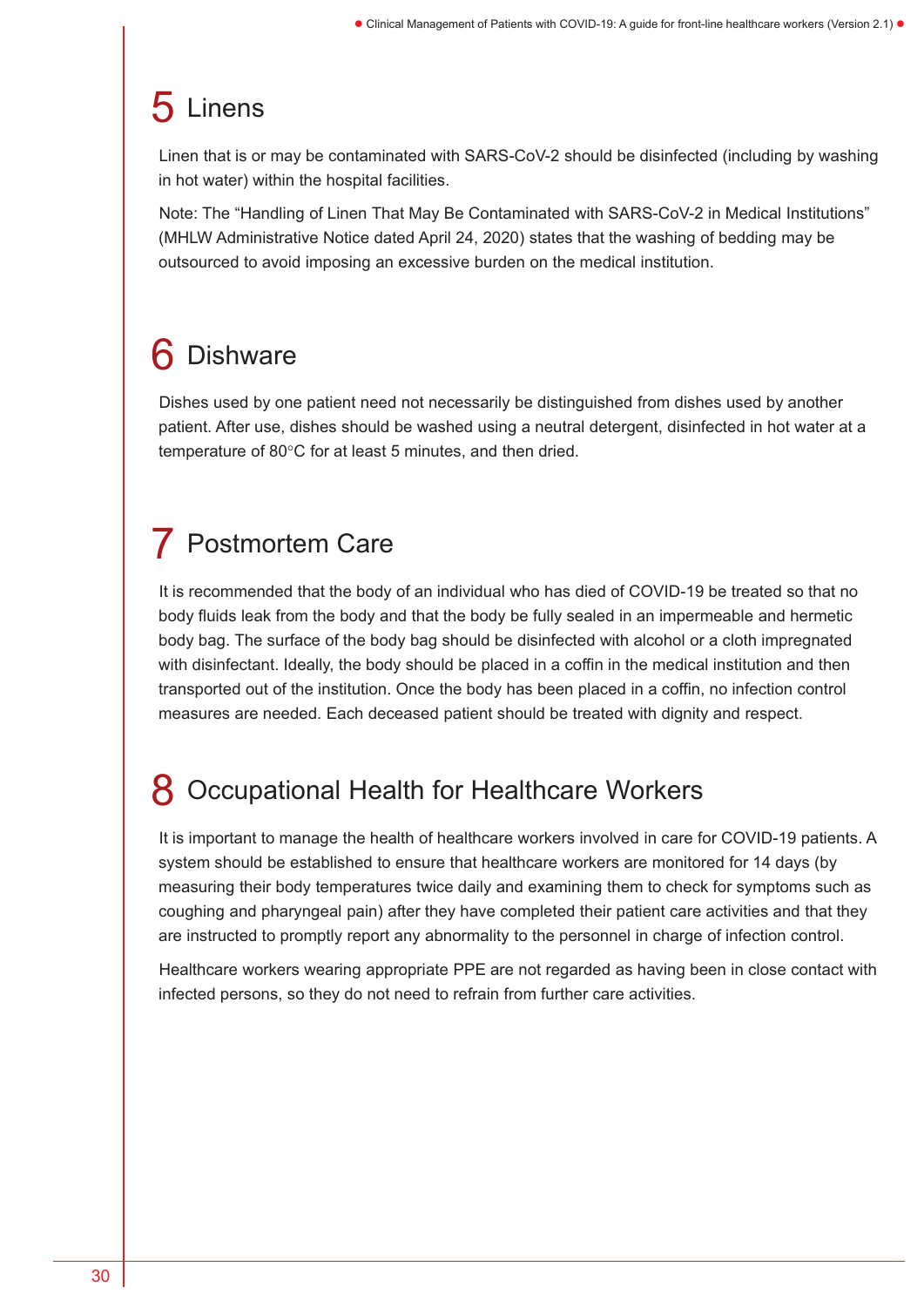### 9 Exceptions in the Handling of N95 Masks in Emergencies

Given that PPE is currently hard to obtain, the Ministry of Health, Labour and Welfare (MHLW) published "Exceptions in the Handling of N95 Masks" (MHLW Administrative Notice dated April 10, 2020), the content of which is summarized below.

N95 masks should be used as efficiently as possible, taking into account the following instructions.

- Endeavor to reuse N95 masks by proactively utilizing sterilizers. [Explanation 1]
- Use N95 masks when necessary, irrespective of their shelf lives.
- Use the same N95 mask consecutively when examining multiple patients. [Explanation 2]
- Write your name on the N95 mask and change it once daily.
- Handle KN95 masks and other such medical masks as equivalent to N95 masks and endeavor to use such masks. [Explanation 3]

Explanation 1: This administrative notice presents a method of reusing N95 masks by using a hydrogen peroxide plasma sterilizer or a hydrogen peroxide sterilizer as well as a method of rotating the use of five N95 masks allocated to each person during a 5-day cycle. However, N95 masks containing cellulose or cellulose-based materials cannot be reprocessed because they are not compatible with sterilizers. As alternatives to the use of sterilization as a method of disinfection, the Research Group of Occupational Infection Control and Prevention in Japan and the Centers for Disease Control and Prevention (CDC) in the USA have demonstrated specific methods of reusing N95 masks by employing methods such as heat and humidity (autoclaving), ultraviolet (UV-C) lighting, and vaporized hydrogen peroxide (VHP). Each method has its advantages and disadvantages and, needless to say, N95 masks are primarily produced as single-use products. With the above in mind, each medical institution must select the optimal method in consideration of its available disinfection methods and the potential effects of such methods on the materials and functionality of the N95 masks that it uses.

Explanation 2: The administrative notice stipulates the following two precautions concerning the prolonged use of N95 masks.

- (1) Masks that are visibly dirty or damaged should be discarded.
- (2) Healthcare workers should distance themselves from patient care areas if they need to remove N95 masks.

Explanation 3: The U.S. Food and Drug Administration (FDA) issued an emergency use authorization for KN95 and other such medical masks.

#### References

- The Research Group of Occupational Infection Control and Prevention in Japan. Webpage for information on the disinfection and reuse of N95 or DS2 masks. April 13, 2020. [http://square.umin.ac.jp/~jrgoicp/index\\_ppewg\\_n95decon.html?fbclid=IwAR3O5rwgkzRyiHkEMfsk4](http://square.umin.ac.jp/~jrgoicp/index_ppewg_n95decon.html?fbclid=IwAR3O5rwgkzRyiHkEMfsk4Xe1p9L7tLPq2PkO1XeM7BIJmlQ25np0mzgNeiI) [Xe1p9L7tLPq2PkO1XeM7BIJmlQ25np0mzgNeiI](http://square.umin.ac.jp/~jrgoicp/index_ppewg_n95decon.html?fbclid=IwAR3O5rwgkzRyiHkEMfsk4Xe1p9L7tLPq2PkO1XeM7BIJmlQ25np0mzgNeiI)
- Centers for Disease Control and Prevention. Decontamination and Reuse of Filtering Facepiece Respirators. 9 April 2020. [https://www.cdc.gov/coronavirus/2019-ncov/hcp/ppe](https://www.cdc.gov/coronavirus/2019-ncov/hcp/ppe-strategy/decontamination-reuse-respirators.html)[strategy/decontamination-reuse-respirators.html](https://www.cdc.gov/coronavirus/2019-ncov/hcp/ppe-strategy/decontamination-reuse-respirators.html)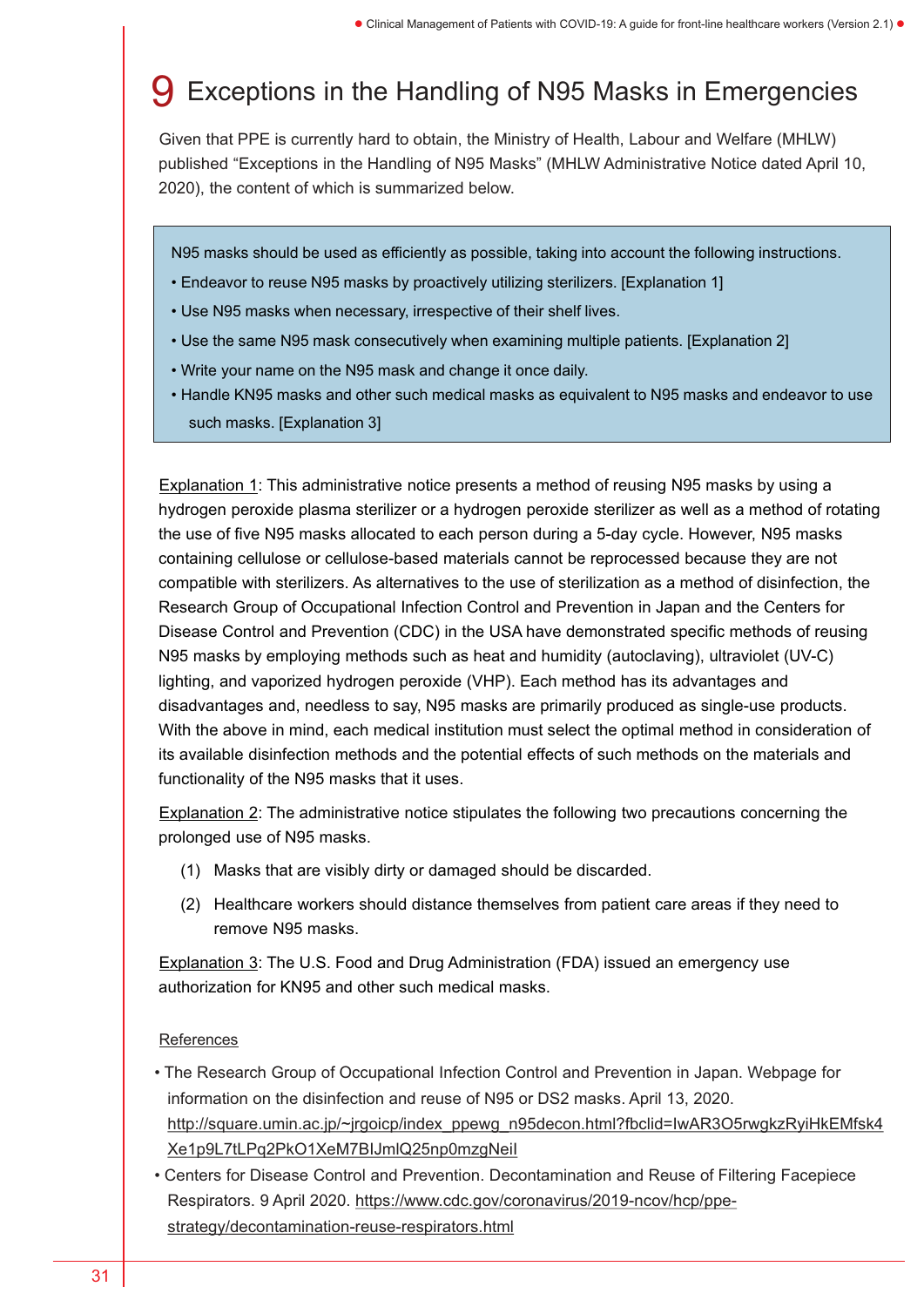### 10 Exceptions in the Handling of Surgical Masks, Long-sleeved Gowns, Goggles, and Face Shields in Emergencies

Given that PPE is currently hard to obtain, the MHLW published "Exceptions in the Handling of Surgical Masks, Long-sleeved Gowns, Goggles, and Face Shields" (MHLW Administrative Notice dated April 14, 2020), the content of which is summarized below.

Surgical masks, long-sleeved gowns, goggles, and face shields (hereinafter collectively referred to as

"PPE") should be used as efficiently as possible, taking into account the following instructions.

- Set priorities concerning occasions of use. [Explanation 1]
- Use the same PPE consecutively when examining multiple patients. [Explanation 2]
- Use substitutes for PPE. [Explanation 3]
- Discard PPE that is visibly dirty or damaged.

#### Explanation 1

(1) Surgical masks

Occasions such as those where necessary procedures or surgical interventions are performed or where close contact with suspected COVID-19 patients is inevitable

- (2) Long-sleeved gowns
- Procedures that may require healthcare workers to be exposed to the patient's body fluids, such as blood
- Procedures that may cause aerosol generation (e.g., tracheal suctioning, tracheal intubation, and sample collection from the lower respiratory tract)
- Sample collection from the upper respiratory tract (sleeveless aprons may be used if longsleeved gowns are not available)
- Patient care activities, such as a position change or transfer to a wheelchair, during which healthcare workers' forearms or upper arms may come into contact with the patient (sleeveless aprons may be used if long-sleeved gowns are not available)
- \* By cleaning and disinfecting their fingers and forearms appropriately, healthcare workers can prevent viral infection even if they wear sleeveless aprons.

#### Explanation 2

Goggles should be cleaned and disinfected whenever they become visibly dirty or they are removed.

Goggles should be discarded if the goggles themselves or their bands become damaged (e.g., if they cannot be positioned properly because they do not fit well or they begin to irreversibly obstruct the user's vision).

Cleaning and Disinfection Methods:

To clean and disinfect the PPE, follow the methods recommended by the respective manufacturers. If such methods are unknown, clean and disinfect the PPE with reference to the following procedure.

- (1) Wipe the inside and outside of the goggles or face shield carefully while wearing gloves.
- (2) Wipe the outside of the goggles or face shield with a paper towel or a piece of gauze impregnated with alcohol or 0.05% sodium hypochlorite.
- (3) Reuse the goggles or face shield when they are completely dry.

#### Explanation 3

(1) Long-sleeved gowns

Long-sleeved gowns may be replaced with disposable substitutes that can cover the body (e.g., raincoats). Ideally, water-repellent ones should be used.

(2) Goggles and face shields Goggles and face shields may be replaced with substitutes that cover the eyes (e.g., snorkeling masks).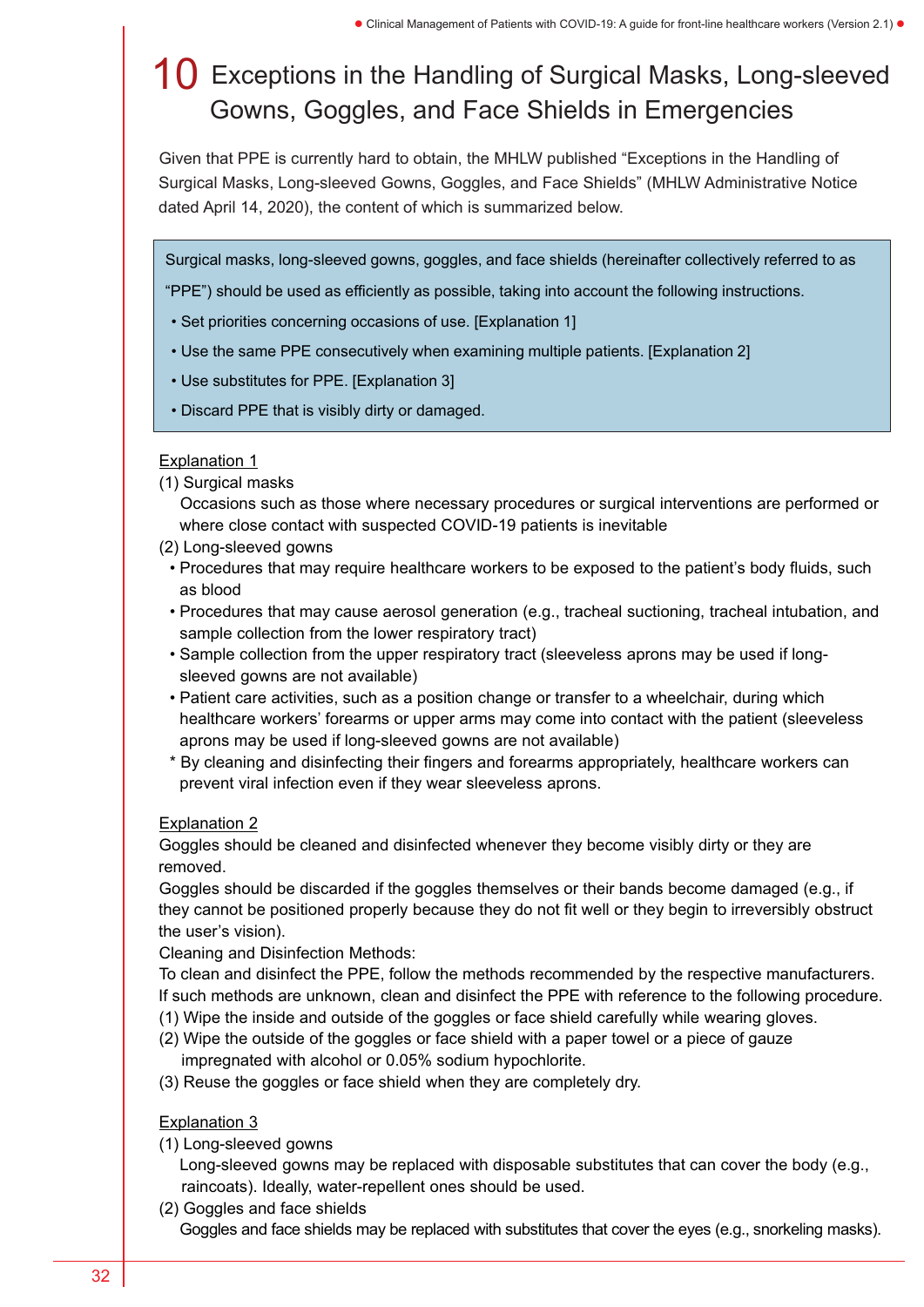## **Hospital Discharge**

Patient information should be shared with local public health centers. Before a patient is discharged, improvement of clinical symptoms should be confirmed. The MHLW administrative notice dated June 12, 2020 is summarized below.

This content will be updated as necessary when new findings and knowledge are obtained.

### **Criteria for Discharge**

### 1. For patients with symptoms\*1

- (1) Discharge is possible 10 days after the date of onset<sup> $2$ </sup> and 72 hours after the resolution of symptoms.\*3
- (2) Discharge is possible 24 hours after the resolution of symptoms if the patient has tested negative for the PCR test twice\*4 with at least 24 hours between tests.

### 2. For asymptomatic pathogen carriers

- (1) Discharge is possible 10 days after the day of sampling.\*5
- (2) Discharge is possible 6 days after the day of sampling if the patient has tested negative for the PCR test twice with at least 24 hours between tests.

NB: For 1 and 2 above, consider consulting the local infection specialist for patients who may have maintained infectivity for over 10 days (e.g., patients with severe immunodeficiency).

- \*1 If a patient does not present any aggravation risks and the physician judges that hospitalization is not necessarily required, the patient may recover through accommodation facility care, etc.
- \*2 The day on which symptoms started to appear. If the date of onset is not clear, it should be the day of sampling for positive diagnosis.
- \*3 When fever subsides without any antipyretics and respiratory symptoms improve.
- \*4 Includes other nucleic acid amplification methods.
- \*5 Day of sampling for positive diagnosis.
- \*6 Since some cases test positive after discharge, the patient should conduct self-health observations for 4 weeks after discharge or release. The patient should contact the Call Center for Japanese Returnees and Potential Contacts immediately if any symptoms present and follow their instructions to visit a medical institution.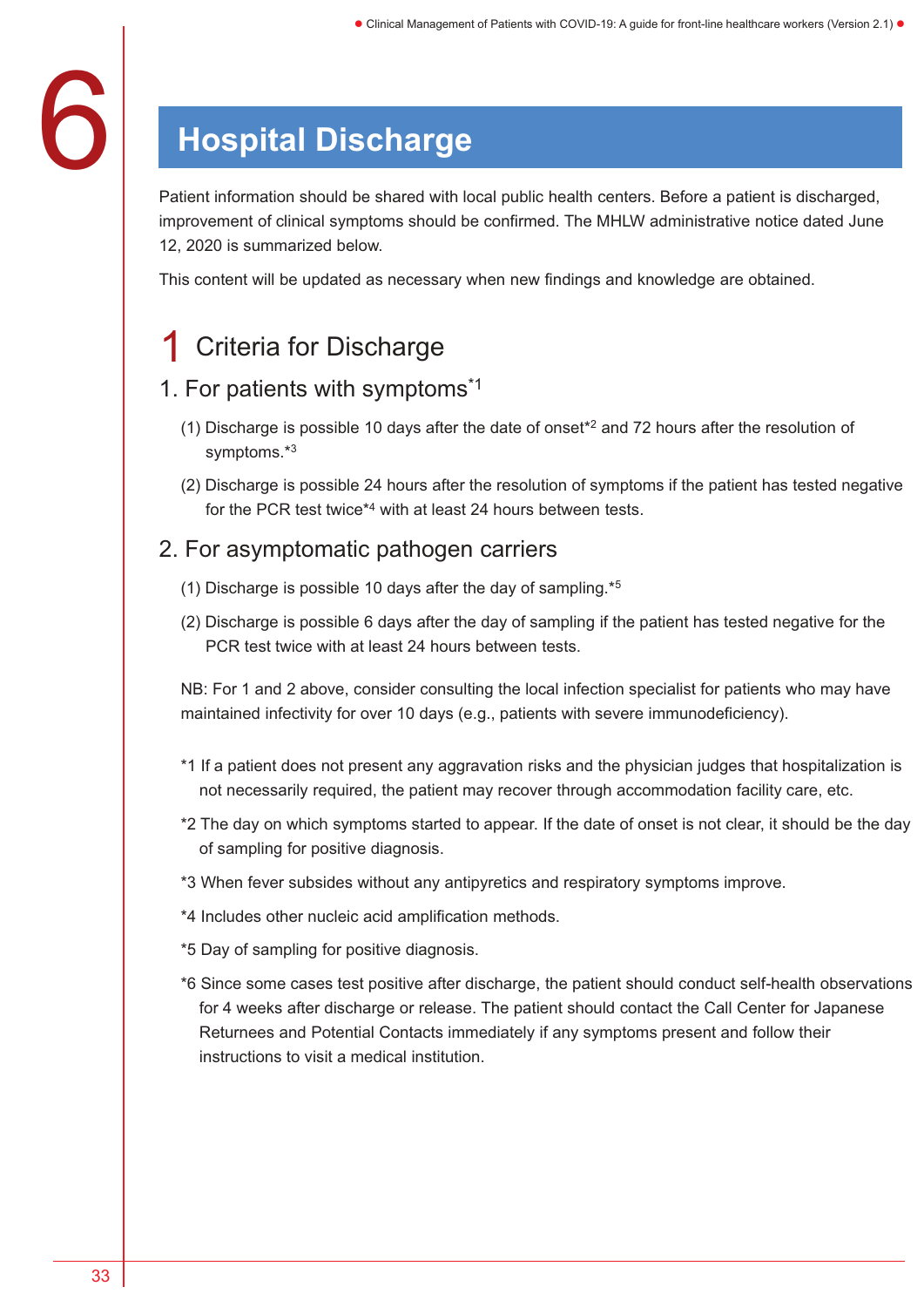#### Reference: Image Diagram for Calculation of Timing

For patients with symptoms:

(1) Discharge is possible 10 days after the date of onset and 72 hours after the resolution of symptoms.

| Day 0                                                                                                 | Day 1       | Day 2      | Day 3        | Day 4        | Day 5        | Day 6                     | Day 7                | Day 8        | Day 9                | <b>Day 10</b> | $\cdots$             | Day X                                                                            | Day X+1      | Day $X+2$    |               | Day X+3                                                                                                                               |
|-------------------------------------------------------------------------------------------------------|-------------|------------|--------------|--------------|--------------|---------------------------|----------------------|--------------|----------------------|---------------|----------------------|----------------------------------------------------------------------------------|--------------|--------------|---------------|---------------------------------------------------------------------------------------------------------------------------------------|
|                                                                                                       |             |            |              |              |              |                           |                      |              |                      |               |                      | Resolution                                                                       |              |              |               |                                                                                                                                       |
| Onset                                                                                                 |             |            |              |              |              |                           |                      |              |                      |               | $\cdots$             | of<br>symptoms                                                                   |              |              |               | Discharge                                                                                                                             |
|                                                                                                       |             |            |              |              |              |                           |                      |              |                      |               |                      |                                                                                  |              | 24 hours     |               |                                                                                                                                       |
| (2) Discharge is possible 24 hours after the resolution of symptoms if the patient                    |             |            |              |              |              |                           |                      |              |                      |               |                      |                                                                                  | 24 hours     |              | 24 hours      |                                                                                                                                       |
|                                                                                                       |             |            |              |              |              |                           |                      |              |                      |               |                      | has tested negative for the PCR test twice with at least 24 hours between tests. |              |              |               |                                                                                                                                       |
| Day 0                                                                                                 | Day 1       | Day 2      | Day 3        |              |              | Day X                     | Day X+1              |              |                      | Day X+2       |                      |                                                                                  |              |              |               |                                                                                                                                       |
| Onset                                                                                                 |             |            |              | $\cdots$     |              | Resolution of<br>symptoms | Negative<br>PCR test |              | Negative<br>PCR test | Discharge     |                      |                                                                                  |              |              |               |                                                                                                                                       |
|                                                                                                       |             |            |              |              |              |                           |                      |              |                      |               |                      |                                                                                  |              |              |               |                                                                                                                                       |
| For asymptomatic pathogen carriers:                                                                   |             |            |              |              |              |                           | 24 hours             | 24 hours     |                      |               |                      |                                                                                  |              |              |               |                                                                                                                                       |
| (1) Discharge is possible 10 days after the day of sampling (day of sampling for positive diagnosis). |             |            |              |              |              |                           |                      |              |                      |               |                      |                                                                                  |              |              |               |                                                                                                                                       |
|                                                                                                       | Day 0       | Day 1      |              | Day 2        |              | Day 3                     | Day 4                |              | Day 5                |               | Day 6                | Day 7                                                                            | Day 8        |              | Day 9         | <b>Day 10</b>                                                                                                                         |
| Sampling                                                                                              |             | (Positive) |              |              |              |                           |                      |              |                      |               |                      |                                                                                  |              |              |               | Discharge                                                                                                                             |
|                                                                                                       |             |            |              |              |              |                           |                      |              |                      |               |                      |                                                                                  |              |              |               |                                                                                                                                       |
|                                                                                                       | 1 day later |            | 2 days later | 3 days later |              | 4 days later              |                      | 5 days later |                      | 6 days later  | 7 days later         |                                                                                  | 8 days later | 9 days later | 10 days later |                                                                                                                                       |
| hours between tests.                                                                                  |             |            |              |              |              |                           |                      |              |                      |               |                      |                                                                                  |              |              |               | (2) Discharge is possible 6 days after the day of sampling if the patient has tested negative for the PCR test twice with at least 24 |
| Day 0                                                                                                 |             | Day 1      |              | Day 2        |              | Day 3                     | Day 4                |              | Day 5                |               | Day 6                | Day 7                                                                            |              |              |               |                                                                                                                                       |
|                                                                                                       |             |            |              |              |              |                           |                      |              |                      |               |                      |                                                                                  |              |              |               |                                                                                                                                       |
| Positive<br>PCR test                                                                                  |             |            |              |              |              |                           |                      |              |                      |               | Negative<br>PCR test | Negative<br>PCR test arge                                                        | Disch        |              |               |                                                                                                                                       |
|                                                                                                       |             |            |              |              |              |                           |                      |              |                      |               |                      |                                                                                  |              |              |               |                                                                                                                                       |
|                                                                                                       | 1 day later |            | 2 days later |              | 3 days later | 4 days later              |                      | 5 days later |                      | 6 days later  | 24 hours             |                                                                                  |              |              |               |                                                                                                                                       |

2 Criteria for Release from Accommodation Facility Care

Same as the revised proposal for the above criteria for discharge.

### 3 Instruction to Discharged Patients

- Collaborate with the local public health center to support the smooth rehabilitation of patients. Evaluate patients, particularly in relation to the need for psychological support.
- The pathology of COVID-19, including exacerbation and late-phase complications, has not yet been fully clarified. Advise patients to visit their physicians if they experience any medical problems.
- Instruct patients to avoid the 3Cs (closed spaces with poor ventilation, crowded places, and closecontact settings; any of these 3 C's can be a risk factor for viral infection) to reduce potential risks.
- Instruct patients to follow coughing etiquette, such as wearing a mask, if they have a persistent cough.
- Provide relevant explanations to patients by referring to "For Patients to Be Discharged from Hospital after Confirmation of Negative Test Results" (MHLW Administrative Notice of the Task Force on Prevention and Control of COVID-19 dated March 6, 2020).